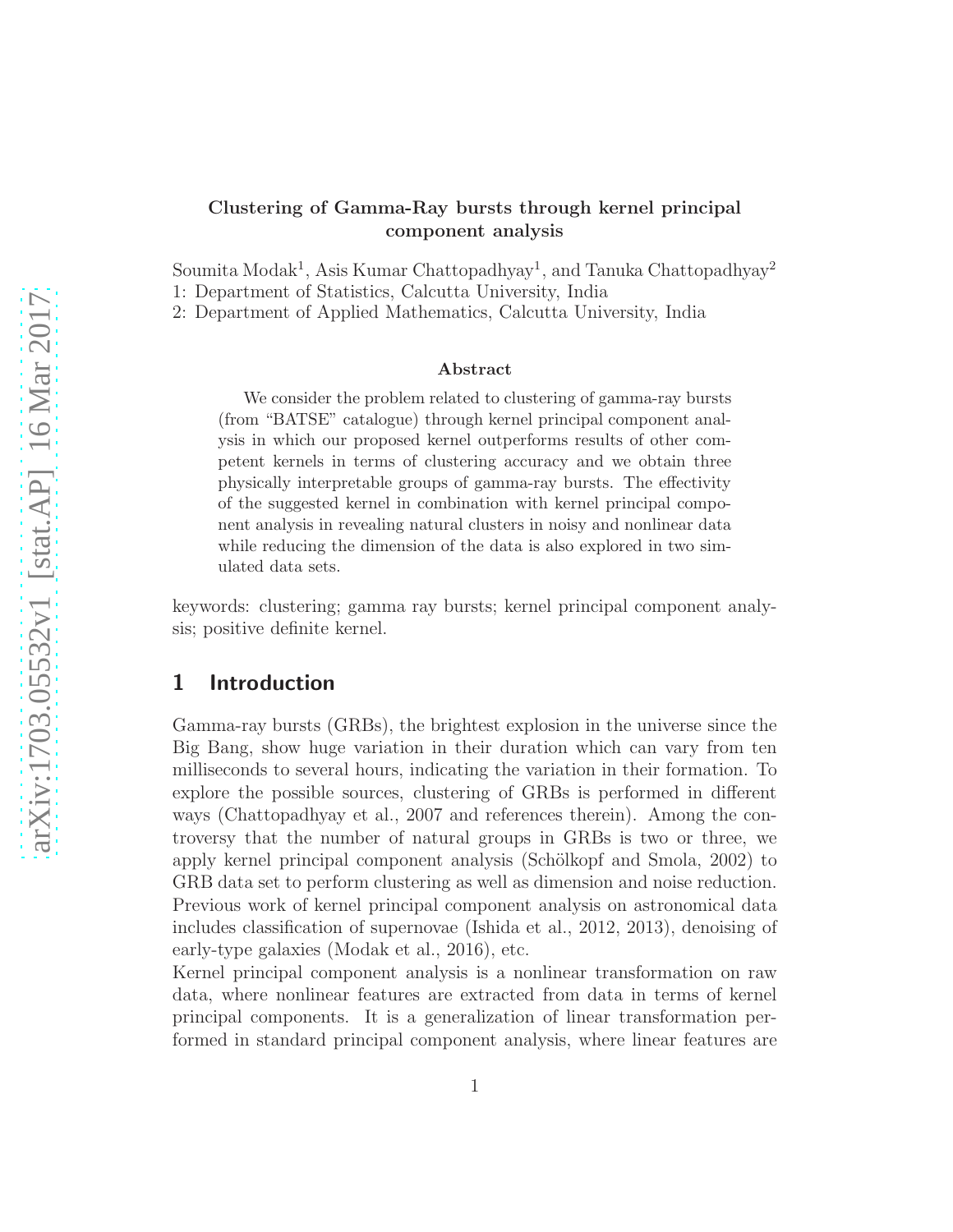extracted from data in terms of principal components. We find that principal component analysis fails to detect the clustering nature in GRB data while kernel principal component analysis finds better results. Clustering based on first few kernel principal components extracted through the proposed kernel, outperforming results of other competent kernels, reveals three physically interpreted groups of 1972 GRBs.

The paper is organized as follows. Section 2 gives a brief introduction to linear principal component analysis and kernel principal component analysis. In Section 3, we develop a new kernel, discuss its properties and carry out simulation study. Clustering of GRBs and study variables are discussed in Section 4. Results with interpretation are given in Section 5 and Section 6 concludes.

# 2 Principal component analysis and kernel principal component analysis

#### 2.1 Principal component analysis (PCA)

PCA extracts structure from data in terms of resulted features called principal components (PCs), which are ordinarily obtained from orthogonal transformation of the data set. Given a set of M centered observations  $x_k, k =$  $1, 2, ..., M, x_k \in R^N, \sum_{k=1}^M x_k = 0$ , PCA diagonalizes the covariance matrix (for simplification, sample covariance matrix is used in place of population version)

$$
C = \frac{1}{M} \sum_{j=1}^{M} x_j x_j^T,
$$
\n(1)

in which PCs are obtained by solving the equation

$$
\lambda V = CV,\tag{2}
$$

for eigenvalues  $\lambda \geq 0$  (as C is non-negative definite matrix), and eigenvectors  $V \in R^N$  (non-zero vector). Let  $\lambda_1 \geq \ldots \geq \lambda_M \geq 0$  be the eigenvalues of C with  $\lambda_l$  being the last nonzero eigenvalue and  $V^1, ..., V^M$  be the corresponding orthonormal set of eigenvectors. Then for given random vector  $x \in R^N$ , the  $k^{th}$  principal component of x is obtained by

$$
u_k = V^k \cdot x, \ k = 1, 2, ..., l. \tag{3}
$$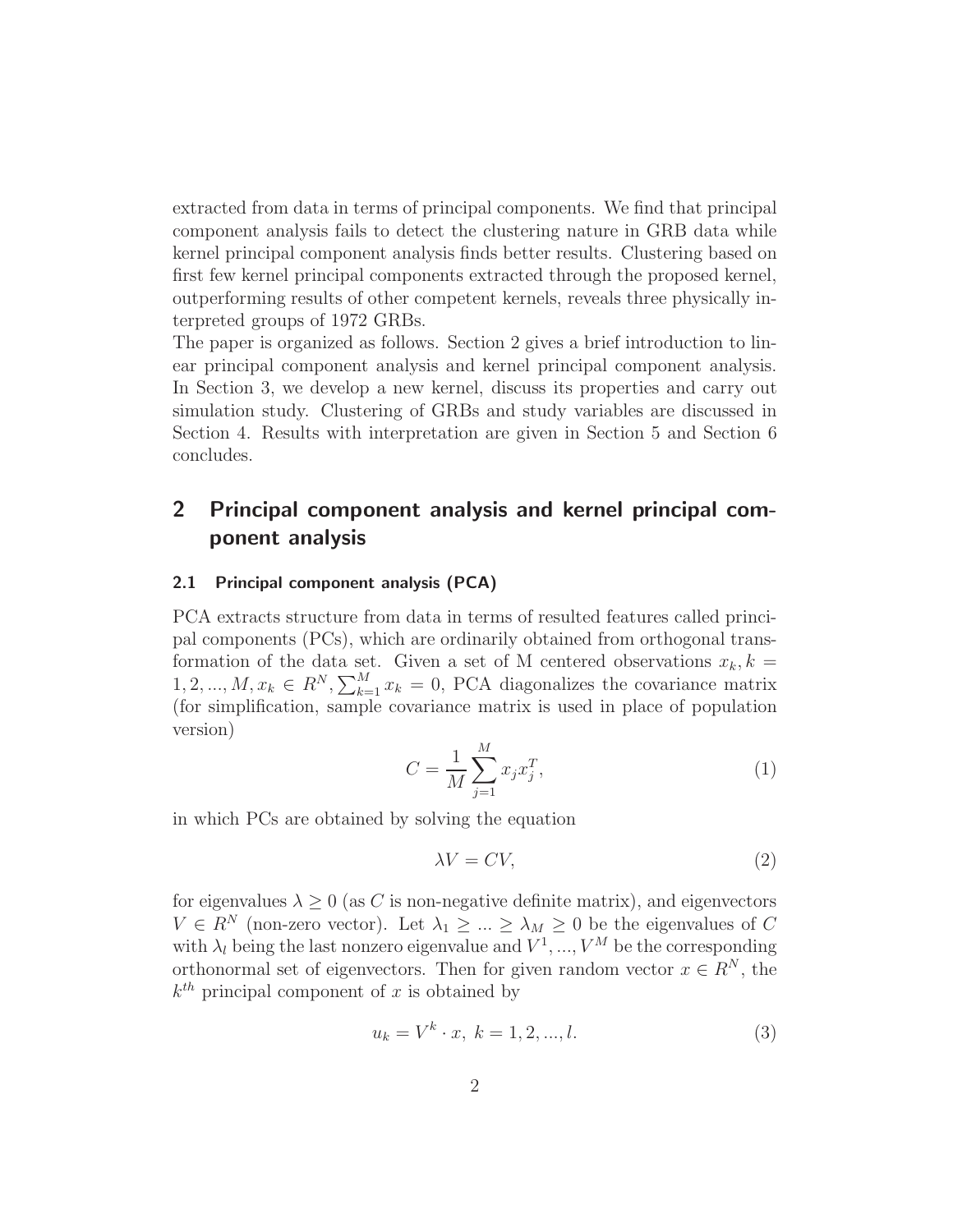For nonlinear data structure, PCA, which is based on linear transformation, must fail. PCs also extract noise from a noisy data. To overcome such drawbacks of PCs, we consider the methods of analysis described in the following subsections.

#### 2.2 Kernel principal component analysis (KPCA)

Kernel principal component analysis (Schölkopf and Smola, 2002), a generalization of principal component analysis, is performed on a dot product space F (feature space) instead of the input space  $R^N$  by using a map from  $R^N$  to F

$$
\Phi: R^N \to F.
$$

Then for  $\sum_{k=1}^{M} \Phi(x_k) = 0$ , the covariance matrix  $\overline{C}$  in F can be written as,

$$
\bar{C} = \frac{1}{M} \sum_{j=1}^{M} \Phi(x_j) \Phi(x_j)^T.
$$
 (4)

Now, we need to solve the following equation for eigenvalues  $\lambda \geq 0$ , and eigenvectors  $V \in F$  (non-zero vector).

$$
\lambda V = \bar{C}V.\tag{5}
$$

#### 2.3 Kernel trick

For some coefficients  $\alpha_i \in R$   $(i = 1, 2, ..., M)$  V can be written as

$$
V = \sum_{i=1}^{M} \alpha_i \Phi(x_i),
$$

which gives rise to an  $M \times M$  symmetric, positive semi-definite matrix  $K =$  $((K_{ij}))_{i,j=1(1)M}$ , given by

<span id="page-2-0"></span>
$$
K_{ij} = \langle \Phi(x_i), \Phi(x_j) \rangle, \tag{6}
$$

where  $\langle \cdot, \cdot \rangle$  represents the usual dot product. By the above kernel trick we avoid computing the map  $\Phi$  in F, which can have arbitrarily large dimension. Instead, we simply compute the dot product in F, which leads to just solving the eigenvalue problem for kernel matrix  $K = ((K_{ij}))_{i,j=1(1)M}$  as follows

$$
M\lambda \alpha = K\alpha. \tag{7}
$$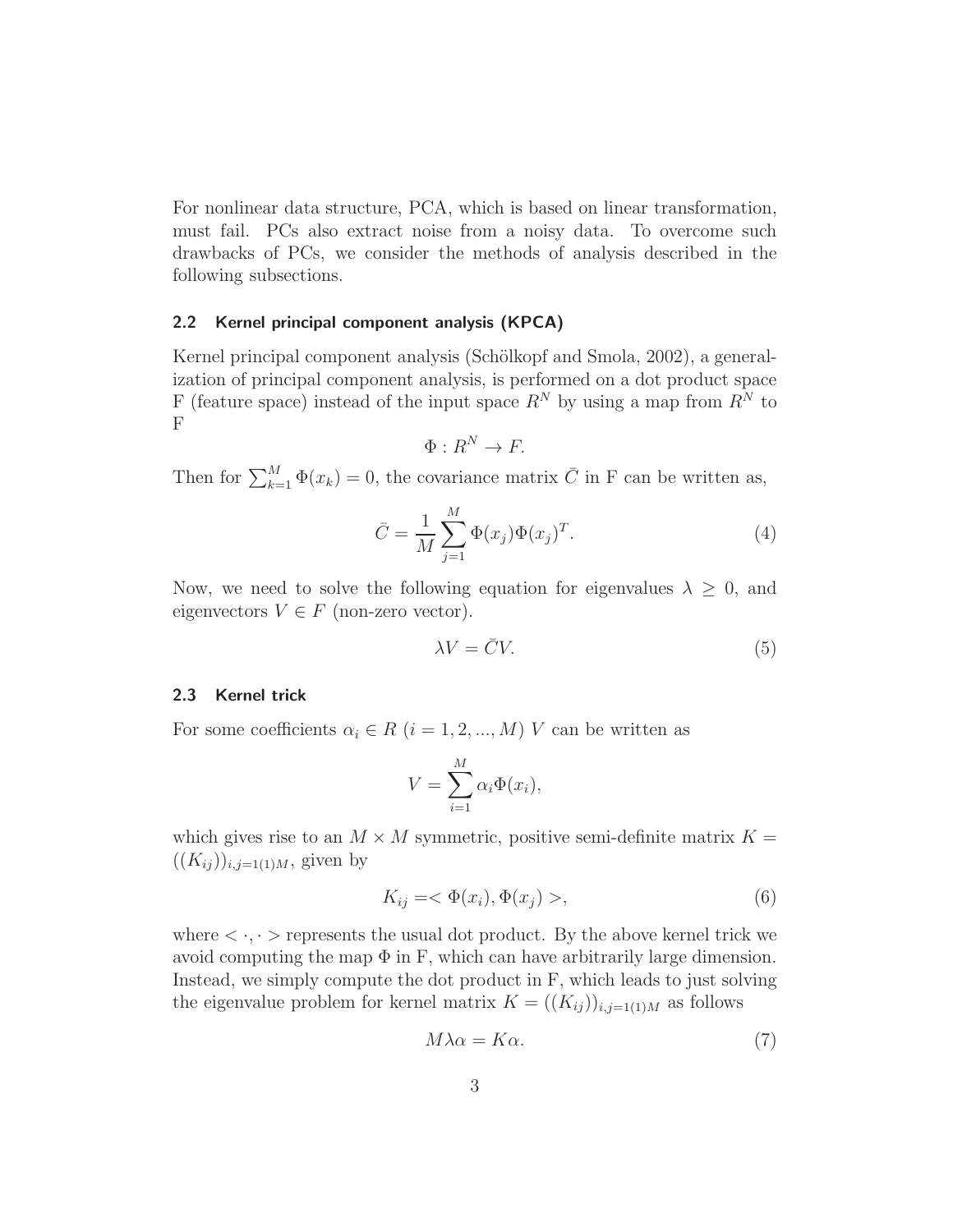Any positive definite kernel can be used in [\(6\)](#page-2-0), where F is a reproducing kernel Hilbert space satisfying  $\forall \Phi \in \mathbb{F}$ ,  $||\Phi|| = \sqrt{\langle \Phi, \Phi \rangle}$  (Hofmann et al., 2008).

#### 2.4 Nonlinear or kernel principal components

Let  $\lambda_1 \geq \lambda_2 \geq ... \geq \lambda_M \geq 0$  denote the eigenvalues of K and  $\alpha^1, ..., \alpha^M$  be the corresponding eigenvectors, where  $\lambda_l$  is the last nonzero eigenvalue. Normalization of eigenvectors  $V^1, ..., V^l$  in F can be written in terms of  $\alpha^1, ..., \alpha^l$ as

$$
\alpha^k \cdot \alpha^k = 1/\lambda_k, \ k = 1, 2, ..., l.
$$

Then the  $k^{th}$  kernel principal component (KPC) corresponding to  $\Phi(x)$  (Schölkopf and Smola, 2002) is given by

$$
\langle V^k, \Phi(x) \rangle = \sum_{i=1}^M \alpha_i^k < \Phi(x_i), \Phi(x) \rangle = \sum_{i=1}^M \alpha_i^k k(x_i, x), \ k = 1, 2, \dots, l, \tag{8}
$$

where  $k(x_i, x)$  = kernel corresponding to  $x_i$  and  $x$ .

Next we relax the assumption of being centered on the observations. In that case, kernel matrix  $\tilde{K}$  is used instead of  $K$ , where

$$
\tilde{K}_{ij} = (K - 1_M K - K 1_M + 1_M K 1_M)_{ij}, (1_M)_{ij} = 1/M, \text{ for } i, j = 1, 2, ..., M. \tag{9}
$$

This enables KPCA to be performed using conditionally positive definite kernels ⊃ positive definite kernels (Hofmann et al., 2008).

No theoretical result exists on what number of KPCs is to be extracted to gain sufficient information on data under study. So, first we extract the first KPC and analysis is performed on that. Then we do the same based on the first two KPCs and so on. We continue in this way until we obtain improvement in terms of some accuracy measure chosen appropriately in the context of study (e.g. classification error in Schölkopf and Smola,  $2002$ ). KPCA is performed on GRB data set for nonlinear feature extraction and dimension reduction. Noise is simultaneously and automatically reduced by discarding projections of transformed data onto the higher order eigenvectors in feature space. Thus we have found the natural clustering nature in GRBs.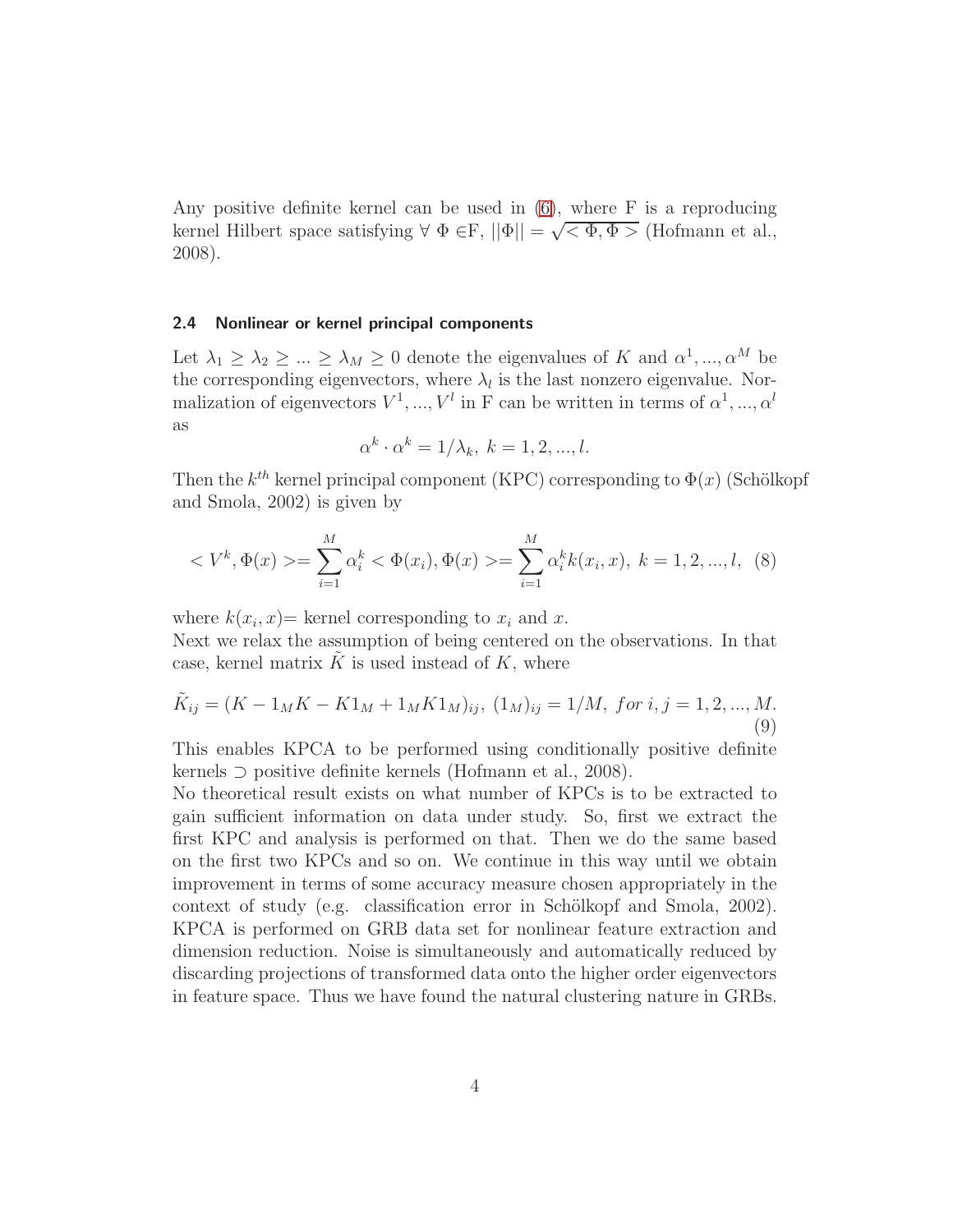# 3 Proposed kernel

In this paper we propose the real-valued symmetric kernel

<span id="page-4-5"></span><span id="page-4-0"></span>
$$
k(x, y) = \exp(-\sum_{i=1}^{N} |\frac{x_i - y_i}{s_i}|^p),
$$
\n(10)

between  $x, y \in R^N$ , where  $p (0 \lt p \leq 2)$  is a tuning parameter and  $s_i$  $(> 0), i = 1, 2, ..., N$  are scale parameters, called hyperparameters. Here it can be seen that, as  $x \leftrightarrow y$ ,  $k(x, y) \downarrow 0$ . Moreover,  $k(x, y) \in (0, 1]$  and is positive definite (p.d.) when  $p \in (0, 2]$ , since  $\exp(-|x - y|^p)$ ,  $x, y \in R$  is p.d. when  $0 < p \le 2$  (Berg et al., 1984) and equation [\(10\)](#page-4-0) is the dot product of  $N$  such p.d. kernels (Hofmann et al., 2008). In the kernel [\(10\)](#page-4-0), we can fix the problem of divergence by the parameter p when two points in  $R^N$  are far away. For example, by choosing a small  $p$  we can prevent the numerical divergence, which often occurs in radial basis function, provided the exponent should not be zero.

Next, we compare the kernel [\(10\)](#page-4-0) with largely used kernels existing in the literature. Some possible choices of  $k(x, y)$  are given below.

(i) Polynomial kernel of degree d:

<span id="page-4-3"></span>
$$
k(x, y) = \left( \langle x, y \rangle + c \right)^d, \tag{11}
$$

where  $c \geq 0$  and d is a positive integer. Here, in particular, when  $c = 0$  and  $d = 1$ , kernel PCA becomes standard PCA.

(ii) Gaussian radial basis function kernel:

<span id="page-4-1"></span>
$$
k(x, y) = \exp(-\frac{\|x - y\|^2}{2\sigma^2}),
$$
\n(12)

where  $\sigma > 0$  is a scale parameter and  $\|\cdot\|$ =Euclidean norm. For  $p = 2$  and  $s_i = \sqrt{2}\sigma$  for all  $i = 1, 2, ..., N$ , kernel [\(10\)](#page-4-0) boils down to kernel [\(12\)](#page-4-1). (iii) Laplacian kernel:

<span id="page-4-2"></span>
$$
k(x, y) = \exp\left(-\frac{\parallel x - y \parallel}{\sigma}\right).
$$
 (13)

For  $p = 1$  and  $s_i = \sigma$  for all  $i = 1, 2, ..., N$ , kernel [\(10\)](#page-4-0) boils down to kernel [\(13\)](#page-4-2).

(iv) Sigmoid kernel:

<span id="page-4-4"></span>
$$
k(x, y) = \tanh(a < x, y > +b),\tag{14}
$$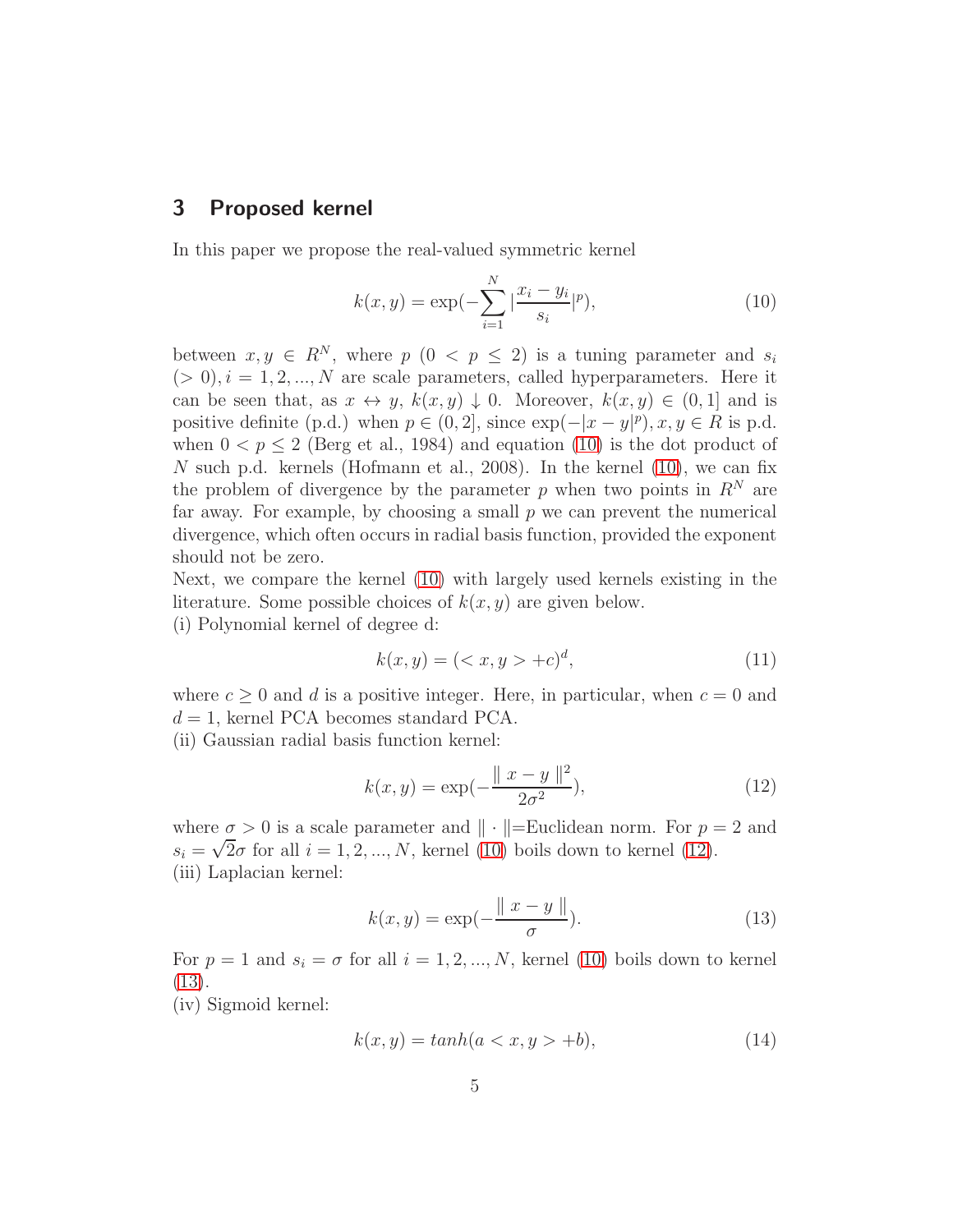where  $a, b \geq 0$ .

#### 3.1 Effectiveness of proposed kernel through simulation study

For graphical representation, we consider only two dimensional data sets. First, we draw random vectors of size 500 from bivariate entangled spiral which has two natural groups, known a priori. Then Gaussian noise with standard deviation 0.05 is added to the data. Fig.1 shows the first KPC, extracted through kernel [\(10\)](#page-4-0) with  $p = 1/2$ ,  $s_1 = 0.07$ ,  $s_2 = 0.13$ , is sufficient to reveal the two groups in the noisy data and hence reduces the dimension of the data. Next, random vectors of size 500 are obtained from nonlinear data sets in which four differently shaped distributions (viz. Gaussian, square, triangle and wave) are used. The first two KPCs, extracted through kernel [\(10\)](#page-4-0) with  $p = 1/2, s_1 = 1.24, s_2 = 1.89$ , expose all the four heterogeneous groups present in the data (Fig.2).

### 4 Clustering of GRBs

Our data set, retrieved from the fourth BATSE Gamma-Ray Burst Catalog (revised) (Paciesas et al., 1999), consists of information on 1972 GRBs for the following 9 variables.  $F_1, F_2, F_3, F_4$  are time-integrated fluences in  $20 - 50$ ,  $50 - 100$ ,  $100 - 300$  and  $> 300$  keV spectral channels respectively;  $P_{64}$ ,  $P_{256}$ ,  $P_{1024}$  are peak fluxes measured in 64, 256 and 1024 ms bins respectively;  $T_{50}$ ,  $T_{90}$  are times within which 50% and 90% of the flux arrive. Unit of fluence is given in ergs per square centimetre (ergs cm<sup>−</sup><sup>2</sup> ), unit of peak flux is count per square centimetre per second  $(\text{cm}^{-2} \text{ s}^{-1})$  and unit of time is second (s).

First, observations on each variable are standardized because the ranges of the variables vary largely (Table [1\)](#page-11-0). Then, for a particular choice of kernel, KPCA is performed on them. We extract nonlinear features using the significant kernel principal components. Then using them as study variables, k-means clustering method (Hartigan–Wong clustering algorithm; Hartigan et al., 1979) is performed on them in which the number of clusters is determined with the help of gap statistic (Tibshirani et al., 2001).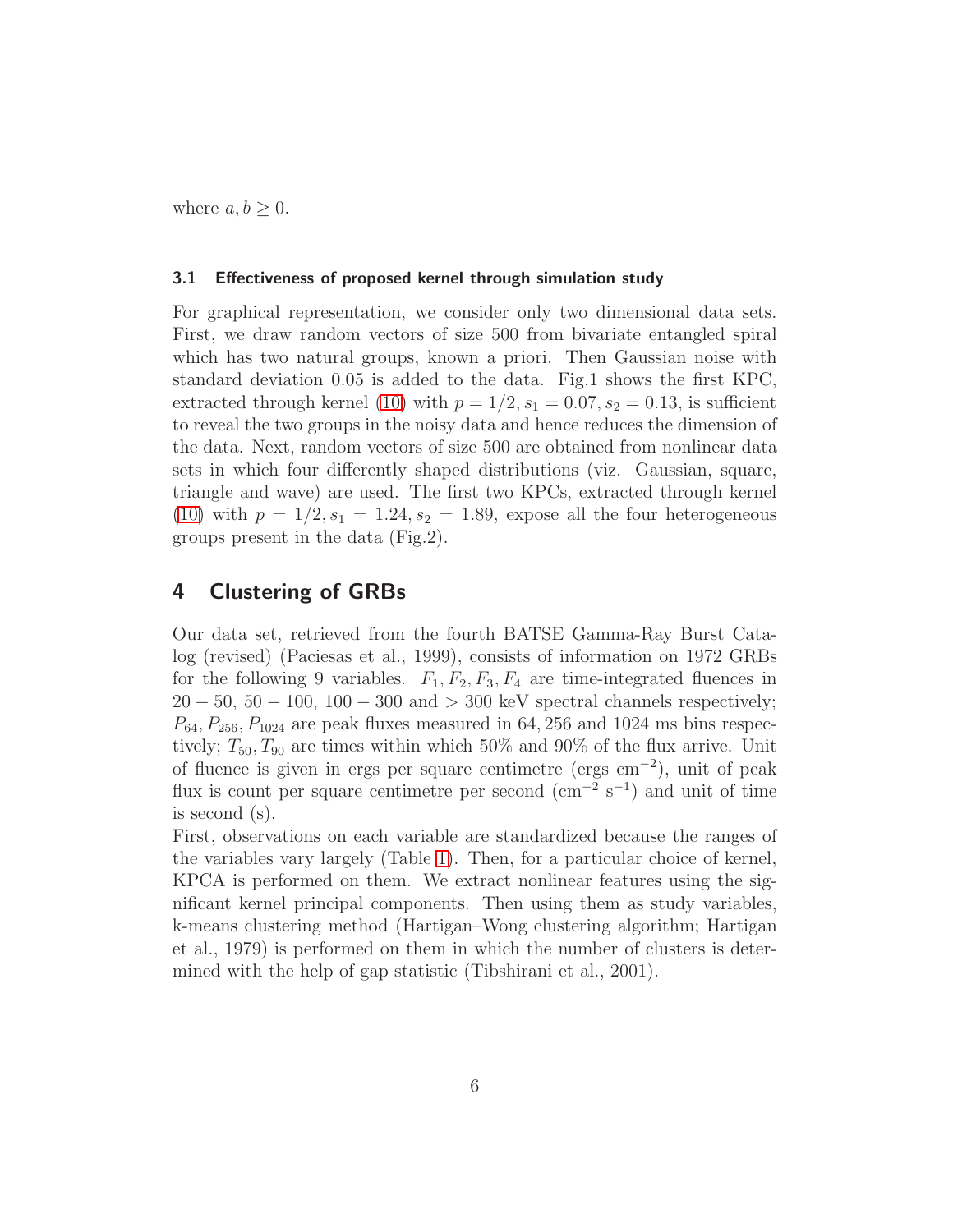#### 4.1 Choice of kernel principal components and hyperparameters

KPCs are supposed to carry less information and more noise with increasing order and after a certain order they fail to give any relevant information regarding the data under study. So, we start by choosing the first few KPCs and the number of chosen KPCs is increased as long as their performance gets better in terms of an accuracy measure. In this context, we choose the Dunn index (Dunn, 1974) as our accuracy measure, which indicates the internal validation of a clustering performed. It takes value between 0 and  $\infty$ with greater value indicating better clustering.

In kernel  $(10)$ , a plausible choice for hyperparameter  $s_i$  is the square root of the sample variance of the  $i^{th}$  variable,  $i = 1, 2, ..., N$ . As the analysis is performed based on the data standardized for each variable, we consider  $s_1 = s_2 = ... = s_N = s$  (say) with a plausible choice for s being the square root of the sample variance of the whole data set. 95% bootstrap confidence interval (the non-parametric BCa interval, Efron and Tibshirani, 1993) for s is computed in which lower BCa limit, upper BCa limit and thier arithmetic mean are represented by  $\sigma_1, \sigma_2$  and  $\sigma_3$  respectively. Next, for the pair of hyperparameters  $s$  and  $p$ , grid search method is applied to the set  ${\sigma_1, \sigma_2, \sigma_3} \times {2, 1, 1/1.5, 1/2}$ . For comparison purpose, we consider the same values for  $\sigma$  in kernel [\(12\)](#page-4-1) and kernel [\(13\)](#page-4-2) as for s in kernel [\(10\)](#page-4-0).

Now kernel principal component analysis is functioned for a particular choice of kernel with corresponding hyperparameters. For each value of hyperparameter (or each set of values for hyperparameters) considered, KPCA is performed independently. At first, k-means clustering is acted on the basis of the first kernel principal component in which number of clusters is determined by gap statistic. Then based on the obtained clusters we compute Dunn index. Next, we take the first two kernel principal components and do the same. Like this we gradually go up to higher order kernel principal components to extract more information till improvement is met in terms of Dunn index. Maximum Dunn index giving KPC (or set of KPCs) is chosen under a fixed choice of values for hyperparameters. We repeat this algorithm for each choice of values for hyperparameters and finally maximum Dunn index giving combination of values for hyperparameters and KPCs is selected.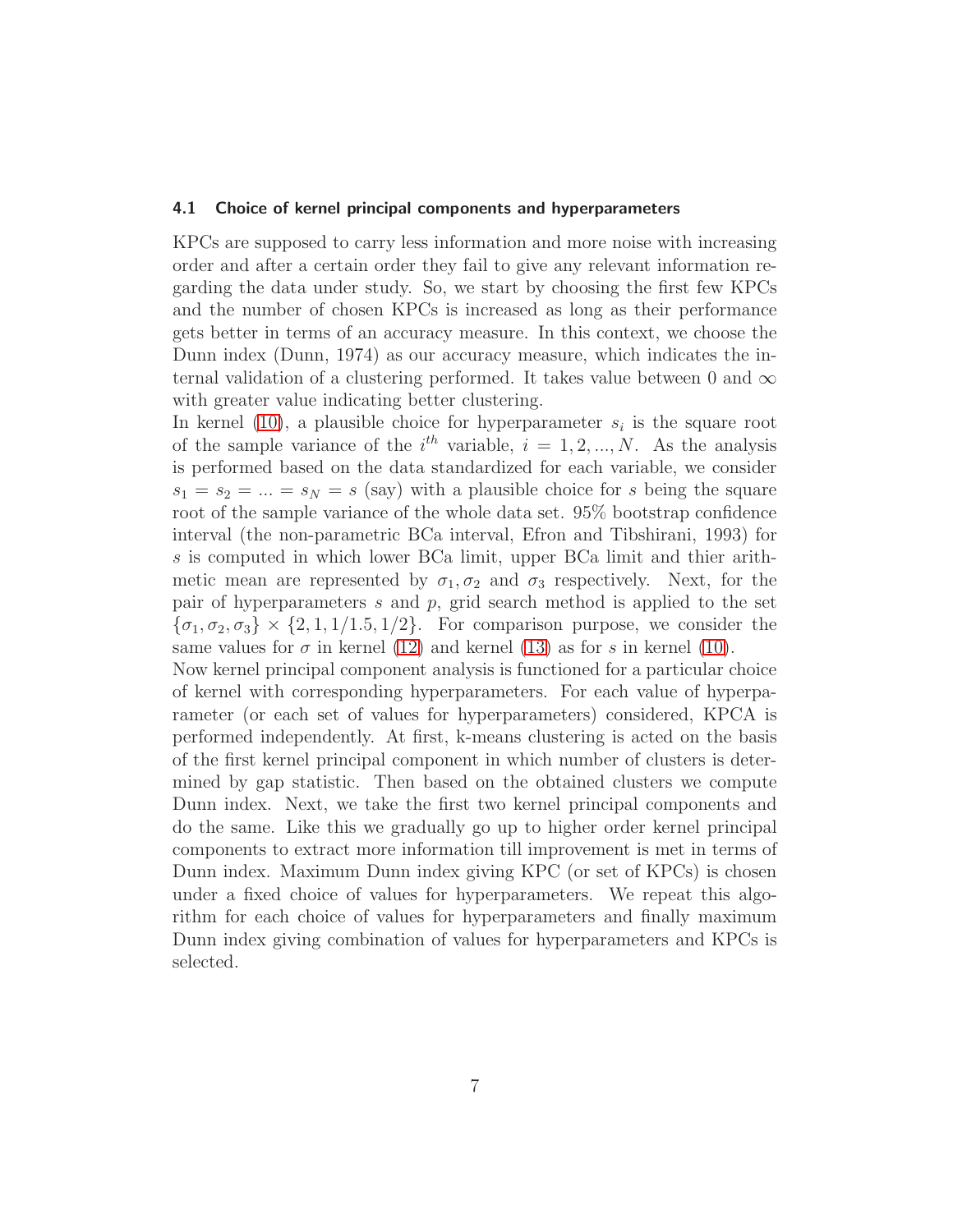#### 4.2 Robustness of KPCA w.r.t. clustering method and accuracy measure

Here clustering of GRBs is performed based on KPCs extracted through KPCA in association with k-means clustering method where Dunn index is used as accuracy measure. Now for fixed choice of KPCs we can vary the clustering method and accuracy measure. When the extracted components are able to show up the natural clustering in GRBs then use of other clustering methods and accuracy measures should give the same results with three physically interpretable groups of GRBs. To show the robustness with respect to accuracy measure we compute 11− NN (11−nearest neighbor) classification error rate (Ripley, 1996) for KPCs with the highest Dunn index. While to show the robustness with respect to clustering method we perform hierarchical cluster analysis using average linkage (Kaufman and Rousseeuw, 1990) on Euclidean distance matrix computed on KPCs with the highest Dunn index. Here the number of clusters is chosen by the average Silhouette width (ASW) (Rousseeuw, 1987). ASW ( $-1 \leq$  ASW  $\leq$  1) with a large value (close to 1) indicates very well clustering, having small value (around 0) means the observations lie between two clusters, and ASW with a negative value indicates that observations are probably placed in the wrong clusters.

### 5 Results and interpretation

First, k-means clustering method is applied to the standardized variables of GRB data set in which gap statistic indicates no clustering present in GRBs, i.e. raw GRB data set fails to reveal the inherent clustering nature in GRBs. Then the same method is applied to the principal components, extracted from the GRB data through principal component analysis. Linear features (first two PCs extracted through kernel (11) with  $c = 0, d = 1$ ), explaining more than 80% variation in data, result in one group of GRBs. Thus linear information on data also can not expose the natural groups (two or three) present in GRBs (Table [2\)](#page-12-0).

Kernel [\(10\)](#page-4-0) successfully reveals the inherent clustering nature in GRBs, by extracting the relevant nonlinear information from raw data in terms of kernel principal components. Table [2](#page-12-0) shows accuracy measure for clustering based on KPCs, extracted through different kernels with different choices of hyperparameters. We see the first two KPCs, extracted through kernel [\(10\)](#page-4-0) with  $p < 1$  and for every choice of s considered, are enough to describe the data. They sufficiently extract the important nonlinear features from the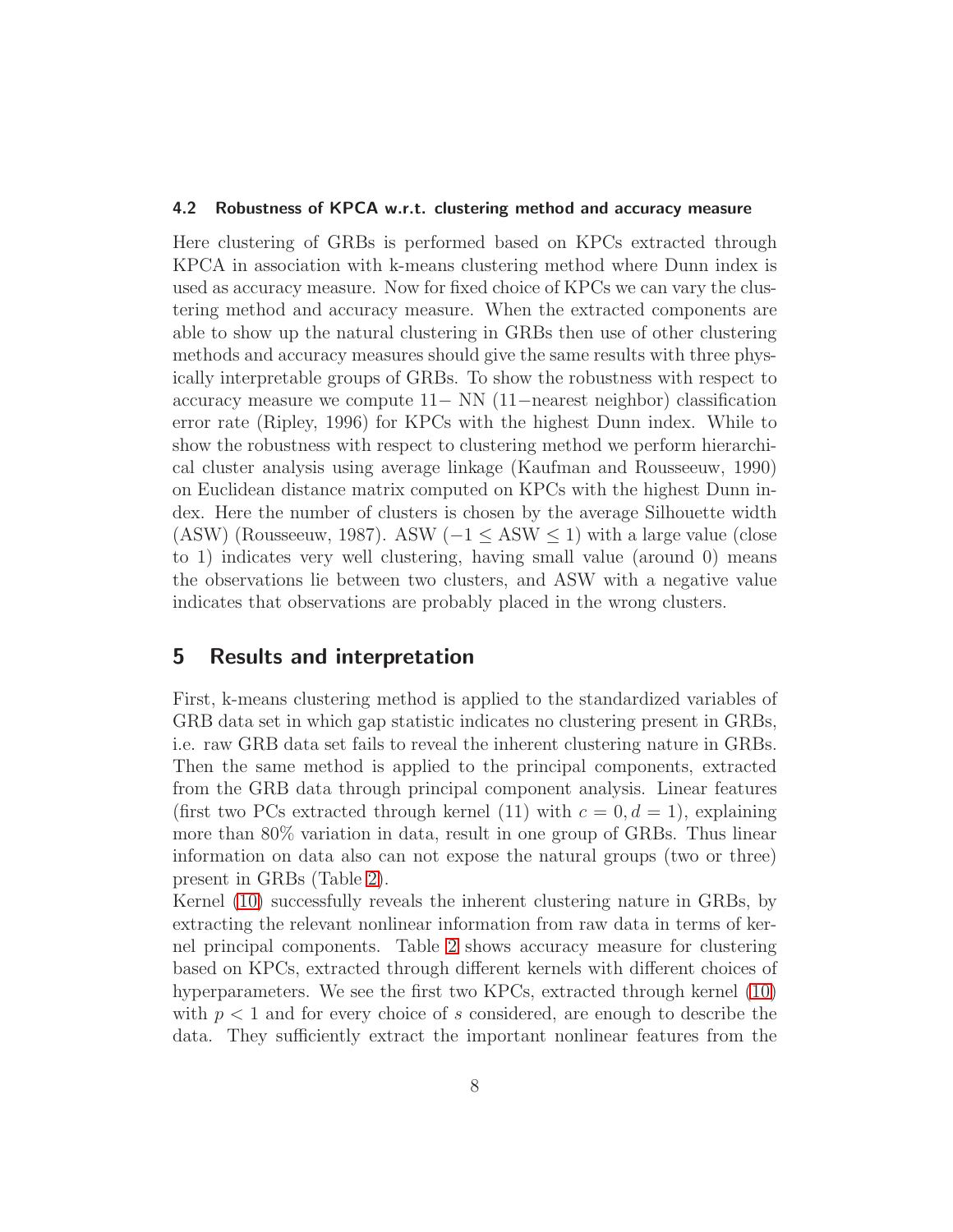noisy raw data and hence effectively reveal the three physically interpretable clusters in GRBs. While inclusion of the third KPC results in either no clustering or worse clustering in terms of our chosen accuracy measure. This indicates that the third KPC bears mostly noise and does not account for any usable information in the data set. Hence the third KPC is excluded and no higher order KPCs are considered further. Maximum Dunn index giving combination of hyperparameters is kernel [\(10\)](#page-4-0) with  $p = 1/2$  and  $s = \sigma_1$ , which outperforms all the other kernels in terms of Dunn index with a value 0.018853. Table [3](#page-13-0) giving 11−NN classification error rate for the KPCs with the highest Dunn index value shows the robustness of method of KPCA in clustering GRBs w.r.t accuracy measure. The corresponding value for the first two KPCs, extracted through kernel [\(10\)](#page-4-0) with  $p = 1/2$  and  $s = \sigma_1$  is 0.15% which is quite a favorable value in its selection.

We compare our result with clustering of 1594 GRBs performed in Chattopadhyay et al. (2007), in terms of 1-NN classification error rate (using leave-one-out cross validation on the whole data set on which clustering is performed; Ripley, 1996). In Chattopadhyay et al. (2007), k-means clustering approach is directly applied to differently chosen study variables and 1594 GRBs are clustered in three groups of sizes 622, 423, and 549 respectively with 4.08 % 1-NN classification error rate. While our clustering of 1972 GRBs based on the first two kernel principal components, extracted by kernel [\(10\)](#page-4-0) with  $p = 1/2$  and  $s = \sigma_1$ , groups those 1594 GRBs in three clusters of sizes 827, 438, and 329 respectively with 0.2% 1-NN classification error rate.

k-means applied to the first two KPCs, extracted through kernel [\(10\)](#page-4-0) with  $p = 1/2$  and  $s = \sigma_1$ , clusters 1972 GRBs into three groups, say cluster I  $(k_1)$ , cluster II  $(k_2)$  and cluster III  $(k_3)$  (Fig.3), in terms of gap statistic. Table [4](#page-14-0) shows that hierarchical clustering method also gives three clusters of GRBs (corresponding dendrogram shown in Fig[.4\)](#page-20-0) with ASW= 0.64 (for cluster-wise Silhouette plot see Fig[.5\)](#page-21-0), which is quite a high value evidencing well clustering. We compare the properties based on cluster averages obtained from hierarchical clustering (Table [5\)](#page-15-0) and k-means clustering (Table [6\)](#page-16-0). Similarities between  $k_1$  and group<sub>1</sub>,  $k_2$  and group<sub>3</sub>,  $k_3$  and group<sub>2</sub> show the robustness of KPCA with respect to clustering method in revealing the three natural clusters present in GRBs.

Further discussion on astrophysical properties of the groups is performed based on the results of k-means method. To explore the physical interpretation of the clusters, time  $(log_{10}(T_{90})$  in s) vs. fluence  $(log_{10}(F_T)$  in ergs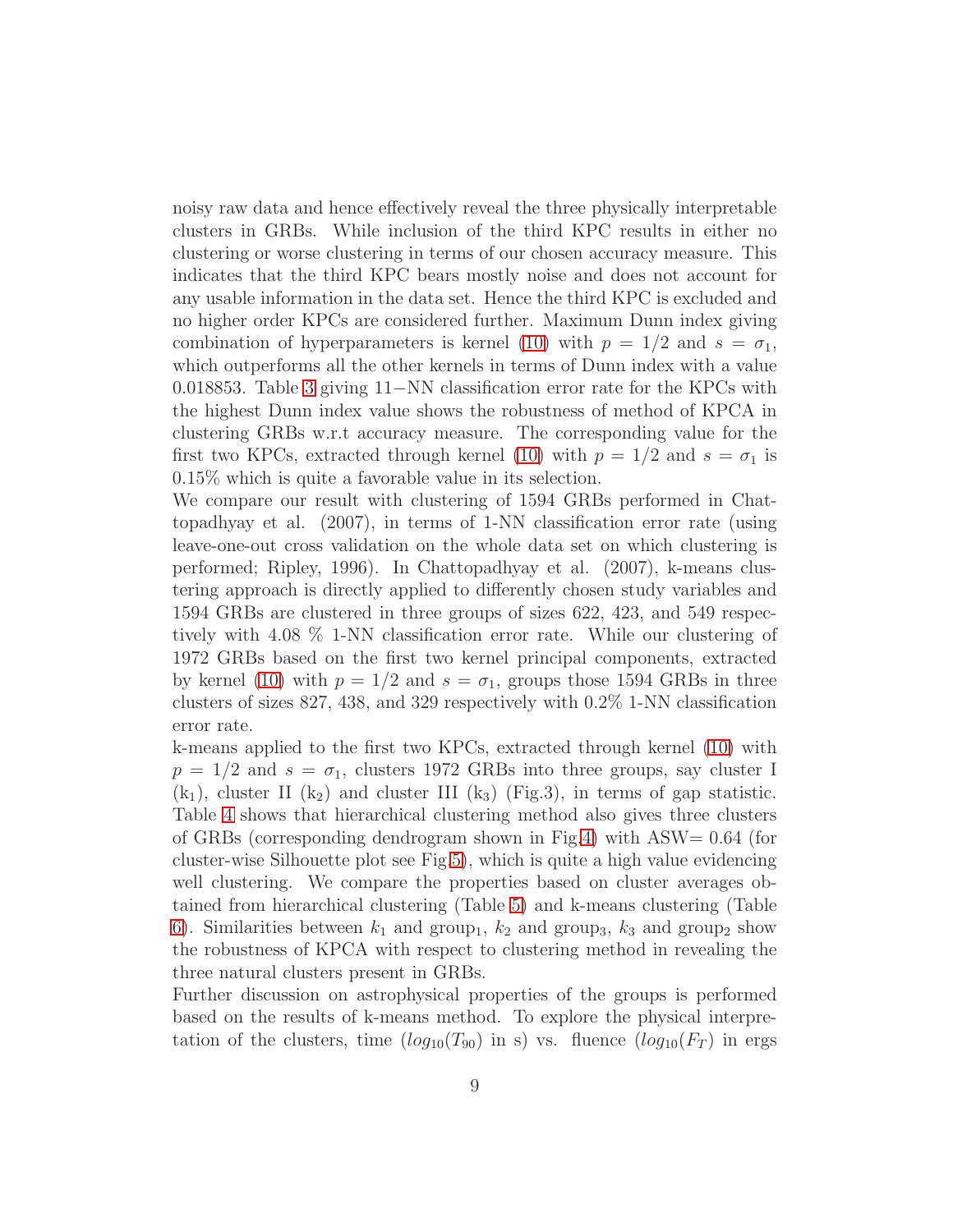$cm^{-2}$ , where  $F_T = F_1 + F_2 + F_3 + F_4$ ) graph is shown in Fig[.6.](#page-22-0) k<sub>3</sub> is consistent with the short duration bursts (viz.  $T_{90} = 1.16 \pm 0.07$  s) separated by the solid line  $F_T = 10^{-5.4} / T_{90}^{0.9}$  (Fig[.6\)](#page-22-0). This cluster can be connected with mergers of neutron star systems. The standard long duration bursts  $(T_{90} > 2 \text{ s})$  are clustered into two groups, I and II respectively. The solid line  $F_T = 10^{-4.6} / T_{90}^{0.4}$  separates these two groups. Fig[.7](#page-23-0) and Fig[.8](#page-24-0) show the histograms for  $log_{10}(F_T)$  and  $log_{10}(T_{90})$  respectively. As we can see from Fig[.8](#page-24-0) that the distribution of  $log_{10}(T_{90})$  for GRBs is bimodal based on which Kouveliotou et al. (1993) separates GRBs into two classes as short events  $(< 2 \text{ s})$  and longer events  $(> 2 \text{ s})$ . But multivariate analysis considering other important variables rather than only the duration clusters GRBs into three physically interpretable groups (Balastegui et. al, 2001; Chattopadhyay et al., 2007; Veres et al., 2010) which is consistent with our findings corresponding to short duration bursts  $(k_3)$ , intermediate duration bursts  $(k_2)$ , and long duration bursts with higher fluence  $(k_1)$ . We also plot the diagram of  $log_{10}(T_{90})$  vs.  $log_{10}(H_{32})$  (Fig[.9\)](#page-25-0), where  $H_{32} = F_3/F_2$  is a measure of spectral hardness. We can see that the short duration bursts having the highest average hardness ratio (viz.  $H_{32} = 6.17 \pm 0.25$ ) is consistent with that of Veres et al. (2010). Veres et al. (2010) performing the cluster analysis of 408 GRBs, collected from a different data source, on the basis of  $H_{32}$  and  $T_{90}$  says that the group of intermediate duration bursts is the softest one. But the intermediate and long duration bursts in our study have more or less similar average hardness ratios (viz.  $H_{32} = 3.25 \pm 0.12$  and  $H_{32} = 3.29 \pm 0.06$ for  $k_2$  and  $k_1$  respectively). Thus unlike the previous authors we cannot say that they are X-Ray flashes (XRF) and X-Ray rich (XRR) populations. Also in their work the observed XRFs do not cover all the intermediate GRBs. Therefore we can physically interpret them in the following manner.

In a previous work, Ghirlanda et al. (2004) measures redshift corrected intrinsic energy spectrum,  $E_{peak}$  (in keV) and isotropic energy output,  $E_{iso}$  (in ergs) for 25 GRBs in which  $E_{peak}$  and  $E_{iso}$  are found correlated. In order to see how our work affects this relationship, we take these GRBs which have measured values of  $F_T$  and  $T_{90}$  as well. On the basis of the separating lines between the groups we separate these GRBs and plot  $E_{peak}$  vs.  $E_{iso}$  in Fig[.10.](#page-26-0) It is clear from Fig[.10](#page-26-0) that low fluence GRBs mostly fall in  $k_2$  and they have more or less constancy in isotropic energy output (viz.  $E_{iso}$ ). So this group might be associated with the neutron star-white dwarf mergers (King et al., 2007), since both of neutron stars and white dwarfs do not have significant mass variations leading to nearly constant energy output. Also, their merger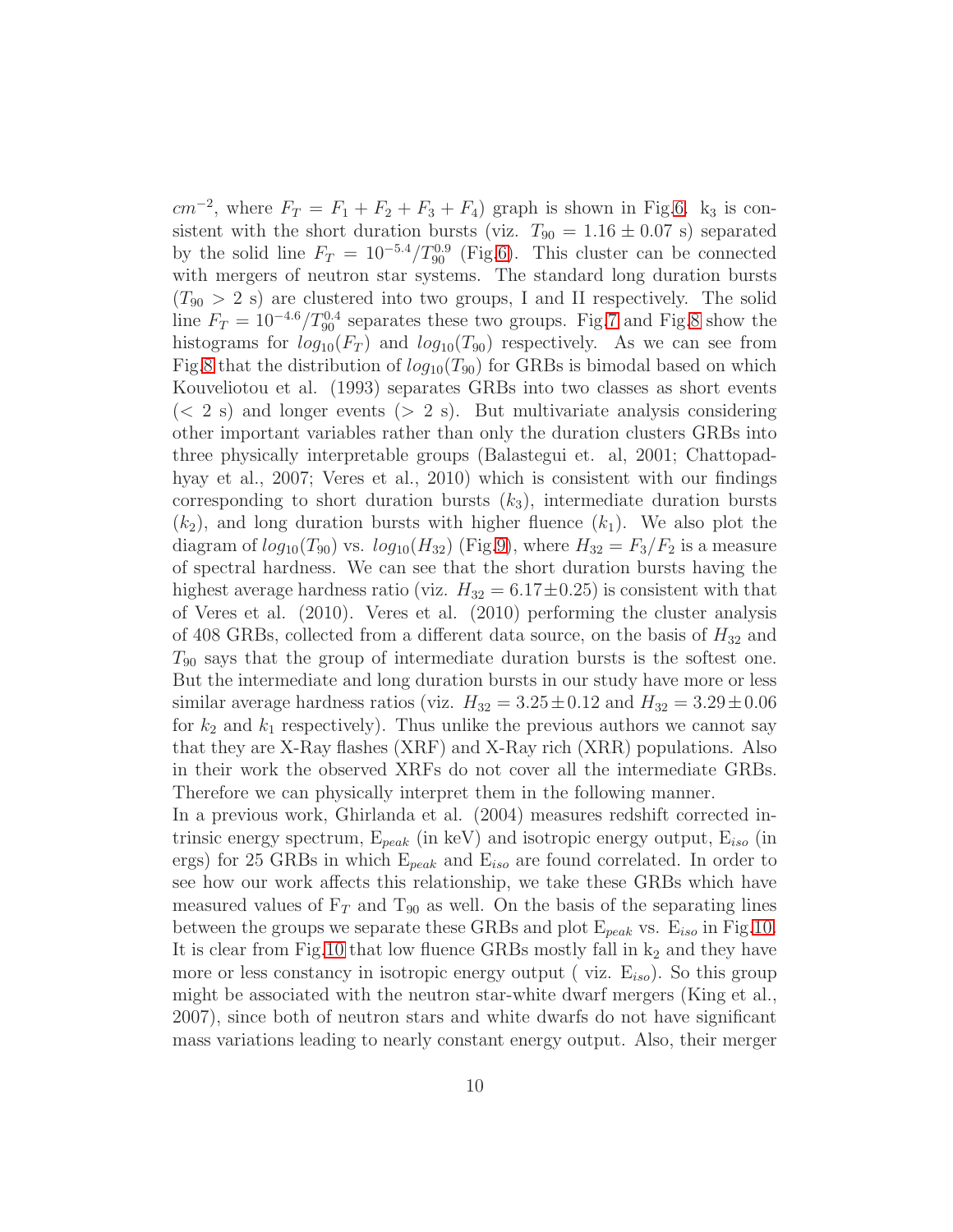time is smaller which is consistent with shorter intrinsic duration of  $T_{90}$  (viz.  $T_{90} = 18.53 \pm 0.59$  s). On the other hand, massive stellar collapse might be associated with the members of  $k_1$ . Because energy output and duration of a GRB connected with massive stellar collapse depend on the mass and size of the progenitor, which is observed in the variation inferred for high fluence burst. The interpretation of these two groups will be more convincing subject to future observations of higher fluence GRBs having highest energy outputs (viz.  $10^{52} - 10^{54}$  ergs).

# 6 Conclusion

This work concerns clustering of gamma-ray burts. Here we not only reduce the burden of the data, but also extract the inherent information from the data, on which simple clustering method reveals the natural groups in GRBs. We propose a new possible way, kernel principal component analysis, to analyze GRB data set as well as a new kernel, which makes the clustering results better in comparison with the other existing kernels and gives three physically interpretable groups in GRBs. However explanation of the sources of these three groups will be more prominent in the future with more data collection.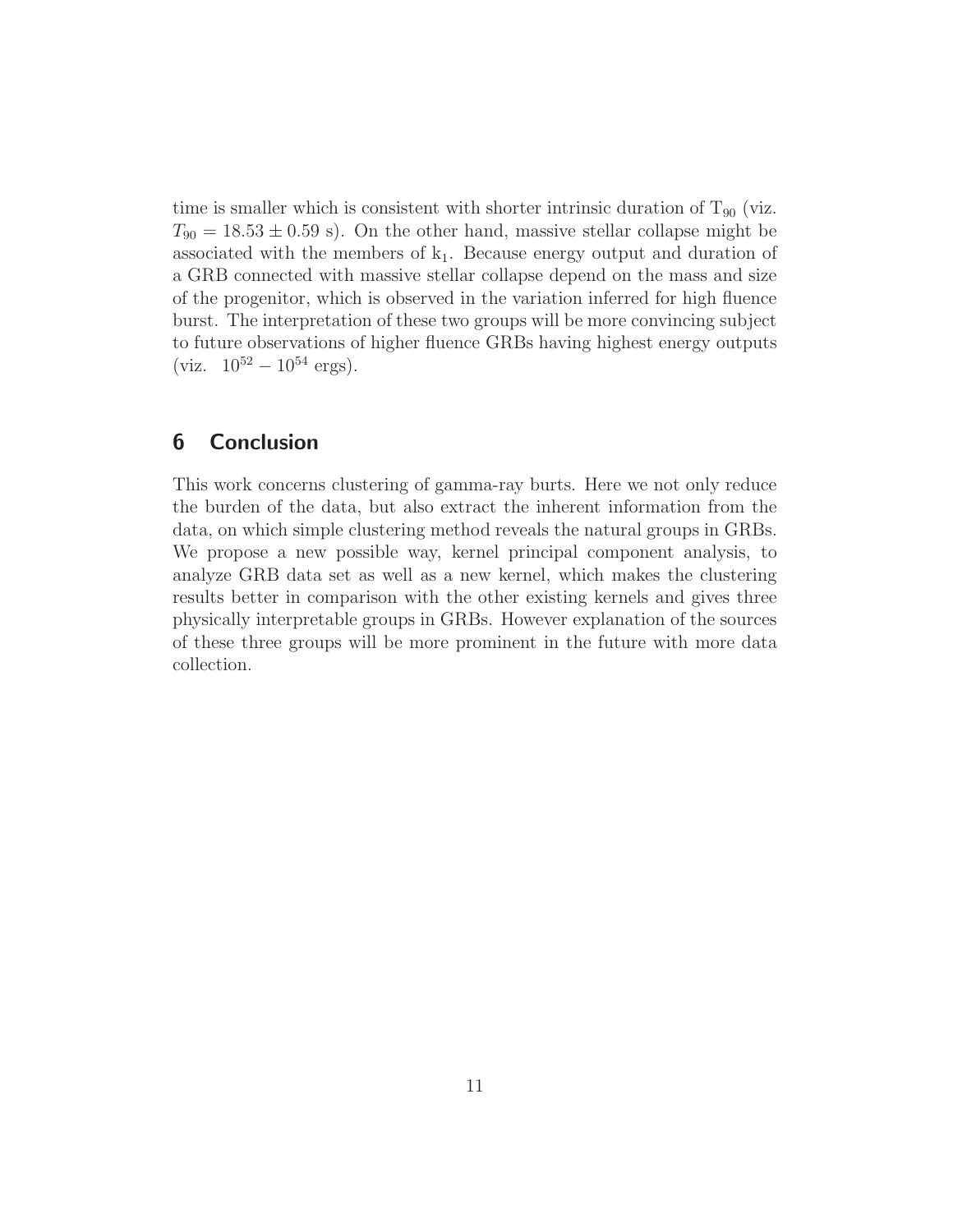<span id="page-11-0"></span>

| Variable   | Range            |
|------------|------------------|
| $F_{1}$    | $(0, 4.61e-05)$  |
| $F_2$      | $(0, 3.72e-05)$  |
| $F_3$      | (0, 0.000139)    |
| $F_{4}$    | (0, 0.000608)    |
| $P_{64}$   | (0, 183.37)      |
| $P_{256}$  | (0, 181.634)     |
| $P_{1024}$ | (0, 163.344)     |
| $T_{50}$   | (0.012, 481.984) |
| $T_{90}$   | (0.024, 673.824) |
|            |                  |

Table 1: Variable-wise range of GRB data set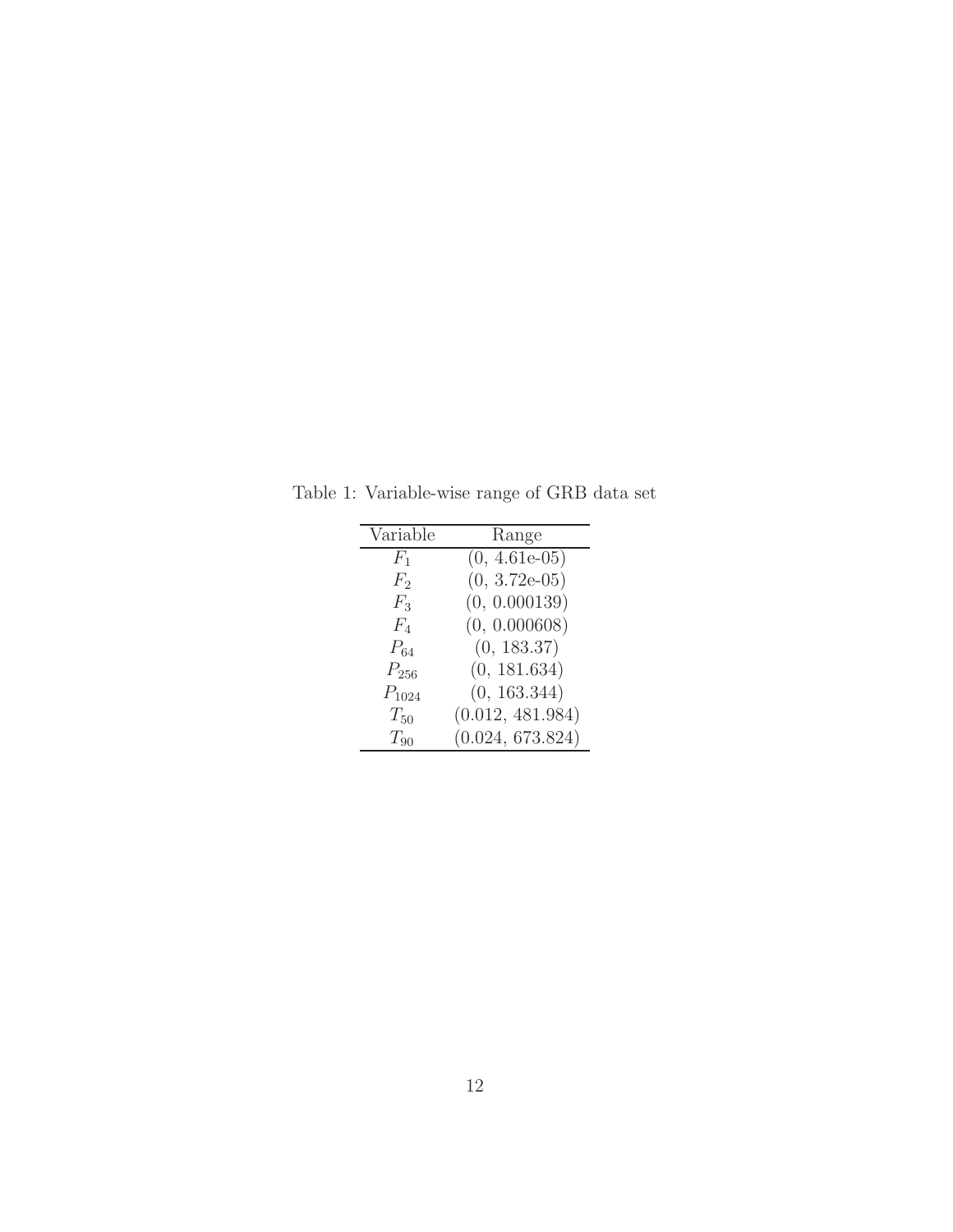| Kernel                | Hyperparameter(s)                | No. of                  | No. of           | Cluster size(s)                          | Dunn Index               |  |
|-----------------------|----------------------------------|-------------------------|------------------|------------------------------------------|--------------------------|--|
|                       |                                  | first $KPC(s)$          | cluster(s)       |                                          | $(\times 10^{4})$        |  |
| kernel(10)            | $s=\sigma_1, p=2^{\P}$           |                         | L,               |                                          | ÷.                       |  |
|                       | $s=\sigma_2, p=2^{\P}$           |                         | L,               |                                          | $\equiv$                 |  |
|                       | $s=\sigma_3, p=2^\P$             |                         |                  |                                          | $\equiv$                 |  |
| $\text{kernel}(10)$   | $s=\sigma_1, p=1$                | 1                       | $\boldsymbol{2}$ | 1441, 531                                | 84.47                    |  |
|                       |                                  | $\overline{2}$          | $\overline{4}$   | 1030, 165, 370, 407                      | 63.49                    |  |
|                       | $s=\sigma_2, p=1$                | $\mathbf 1$             | $\boldsymbol{2}$ | 1441, 531                                | 84.47                    |  |
|                       |                                  | $\overline{2}$          | $\overline{4}$   | 1030, 165, 370, 407                      | 63.49                    |  |
|                       | $s=\sigma_3, p=1$                | 1                       | $\overline{2}$   | 1494, 478                                | 154.03                   |  |
|                       |                                  | $\overline{2}$          | $\overline{4}$   | 1053, 154, 381, 384                      | 60.51                    |  |
| $\text{kernel}(10)$   | $s = \sigma_1, p = 1/1.5$        | 1                       | 3                | 301, 694, 977                            | 50.52                    |  |
|                       |                                  | $\overline{2}$          | 3                | 758, 705, 509                            | 68.81                    |  |
|                       |                                  | 3                       | no clustering    |                                          | $\sim$                   |  |
|                       | $s = \sigma_2, p = 1/1.5$        | 1                       | З                | 303, 662, 1007                           | 44.71                    |  |
|                       |                                  | $\overline{2}$          | 3                | 726 758 488                              | 106.15                   |  |
|                       |                                  | 3                       | no clustering    |                                          | $\sim$                   |  |
|                       | $s = \sigma_3, p = 1/1.5$        | $\mathbf{1}$            | 3                | 282, 634, 1056                           | 73.09                    |  |
|                       |                                  | $\boldsymbol{2}$        | 3                | 702, 789, 481                            | 75.22                    |  |
|                       |                                  | 3                       | no clustering    |                                          | $\sim$                   |  |
| $\mathrm{kernel}(10)$ | $s = \sigma_1, p = 1/2$          | $\mathbf 1$             | 5                | 277, 193, 412, 845, 245                  | 27.69                    |  |
|                       |                                  | $\overline{2}$          | 3                | 941, 588, 443                            | 188.53                   |  |
|                       |                                  | 3                       | 5                | 296, 284, 313, 750, 329                  | 119.75                   |  |
|                       | $s = \sigma_2, p = 1/2$          | $\mathbf 1$             | 3                | 984, 415, 573                            | 73.38                    |  |
|                       |                                  | $\overline{2}$          | 3                | 915, 611, 446                            | 88.69                    |  |
|                       |                                  | 3                       | no clustering    |                                          | $\sim$                   |  |
|                       | $s = \sigma_3, p = 1/2$          | 1                       | no clustering    |                                          | $\omega$                 |  |
|                       |                                  | $\boldsymbol{2}$        | 3                | 886, 621, 465                            | 60.43                    |  |
|                       |                                  | 3                       | no clustering    |                                          | $\blacksquare$           |  |
| $\mathrm{kernel}(11)$ | $c = 0, d = 1$                   | $\mathbf 1$             | 1                | 1972                                     | $\bar{\phantom{a}}$      |  |
|                       |                                  | $\boldsymbol{2}$        | $\mathbf 1$      | 1972                                     | $\overline{\phantom{a}}$ |  |
|                       |                                  | 3                       | 5                | 80, 318, 1545, 7, 22                     | 14.5                     |  |
|                       |                                  | 4                       | no clustering    |                                          |                          |  |
|                       | $c = 0, d = 2$                   | $\mathbf 1$             | 1                | 1972                                     |                          |  |
|                       |                                  | $\overline{2}$          | $\boldsymbol{2}$ | 7, 1965                                  |                          |  |
|                       |                                  | 3                       | $\boldsymbol{2}$ | 7, 1965                                  |                          |  |
| kernel(12)            | $\sigma = \sigma_1^{\mathsf{T}}$ |                         |                  |                                          |                          |  |
|                       | $\sigma = \sigma$                |                         |                  |                                          |                          |  |
|                       |                                  |                         |                  |                                          |                          |  |
|                       | $\sigma = \sigma_3$              |                         |                  |                                          | $\sim$                   |  |
| kernel(13)            | $\sigma = \sigma_1$              | $\,1$<br>$\overline{2}$ | 3<br>3           | 439, 789, 744                            | 42.25<br>113.46          |  |
|                       |                                  | 3                       | 5                | 653, 532, 787<br>275, 278, 585, 483, 351 | 162.48                   |  |
|                       |                                  | 4                       | no clustering    |                                          | $\sim$                   |  |
|                       |                                  | $\mathbf 1$             | 3                | 442, 774, 756                            |                          |  |
|                       | $\sigma = \sigma_2$              | $\overline{2}$          | 3                | 638, 539, 795                            | 34.17<br>69.89           |  |
|                       |                                  | 3                       | 5                | 278, 282, 593, 466, 353                  | 108.78                   |  |
|                       |                                  | 4                       | no clustering    |                                          | $\sim$                   |  |
|                       | $\sigma = \sigma_3$              | $\mathbf{1}$            | 5                | 295, 575, 580, 256, 266                  | 19.62                    |  |
|                       |                                  | $\boldsymbol{2}$        | 3                | 622, 544, 806                            | 59.73                    |  |
|                       |                                  | 3                       | no clustering    |                                          | $\sim$                   |  |
| kernel(14)            | $a = 1, b = 0$                   | $\mathbf 1$             | 3                | 390, 415, 1167                           | 27.65                    |  |
|                       |                                  | $\boldsymbol{2}$        | 3                | 279, 452, 1241                           | 54.85                    |  |
|                       |                                  | 3                       | 5                | 171, 294, 1074, 204, 229                 | 150.18                   |  |
|                       |                                  | $\overline{4}$          | no clustering    |                                          |                          |  |
| exponent diverges     |                                  |                         |                  |                                          |                          |  |

<span id="page-12-0"></span>Table 2: Comparison of different kernels

q exponent diverges<br>  $BCa_l = 0.94,$ <br>  $BCa_u = 1.08$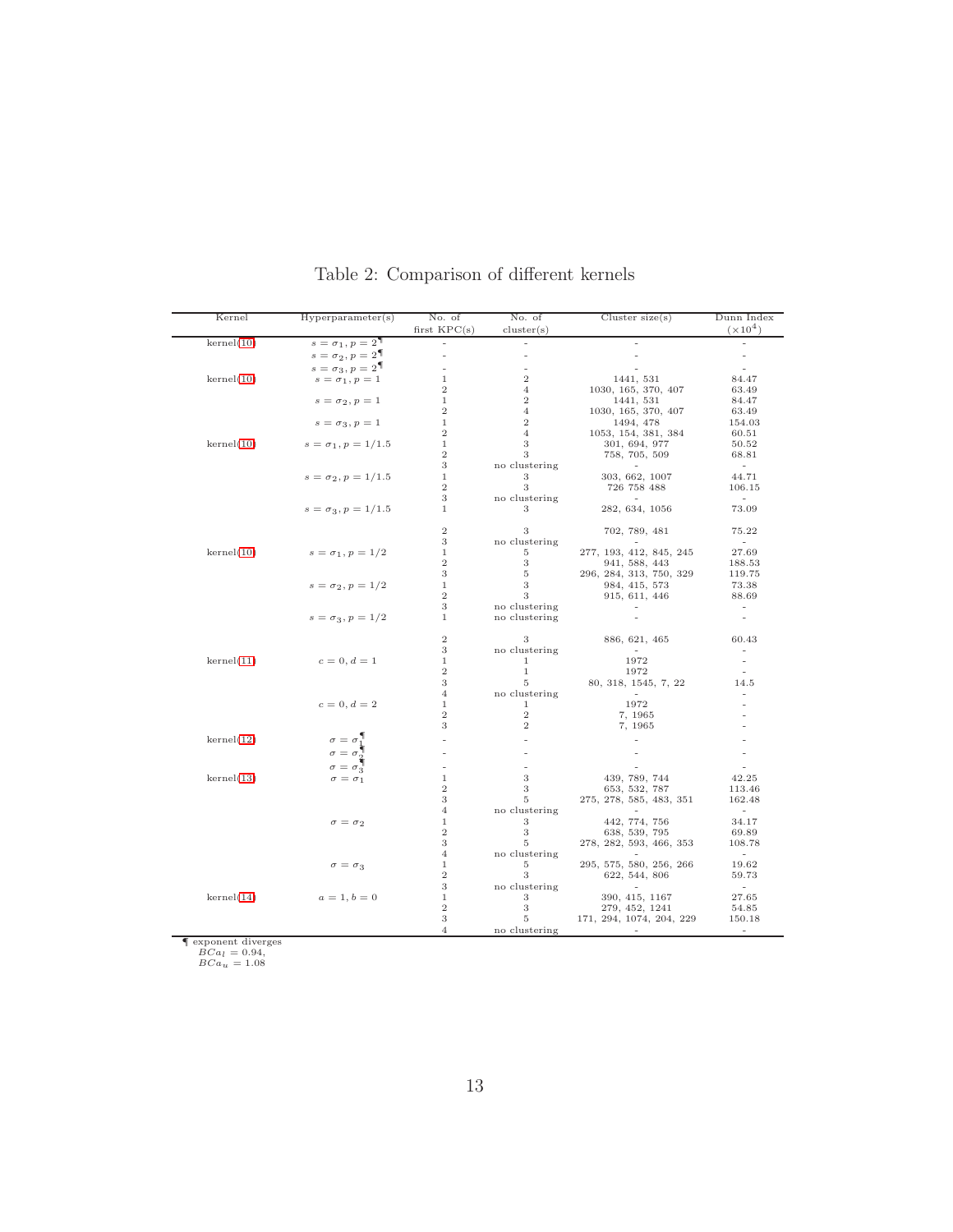| Kernel     | Hyperparameters         | No. of         | No. of   | Cluster sizes           | Dunn Index-   | $11-NN$ classification     |
|------------|-------------------------|----------------|----------|-------------------------|---------------|----------------------------|
|            |                         | first $KPC(s)$ | clusters |                         | $\times 10^4$ | error rate $(\times 10^4)$ |
| kernel(10) | $s = \sigma_1, p = 1/2$ |                |          | 277, 193, 412, 845, 245 | 27.69         | 30.43                      |
|            |                         |                |          | 941, 588, 443           | 188.53        | 15.21                      |
|            |                         |                |          | 296, 284, 313, 750, 329 | 119.75        | 65.92                      |

<span id="page-13-0"></span>Table 3: Number of clusters w.r.t. classification error rate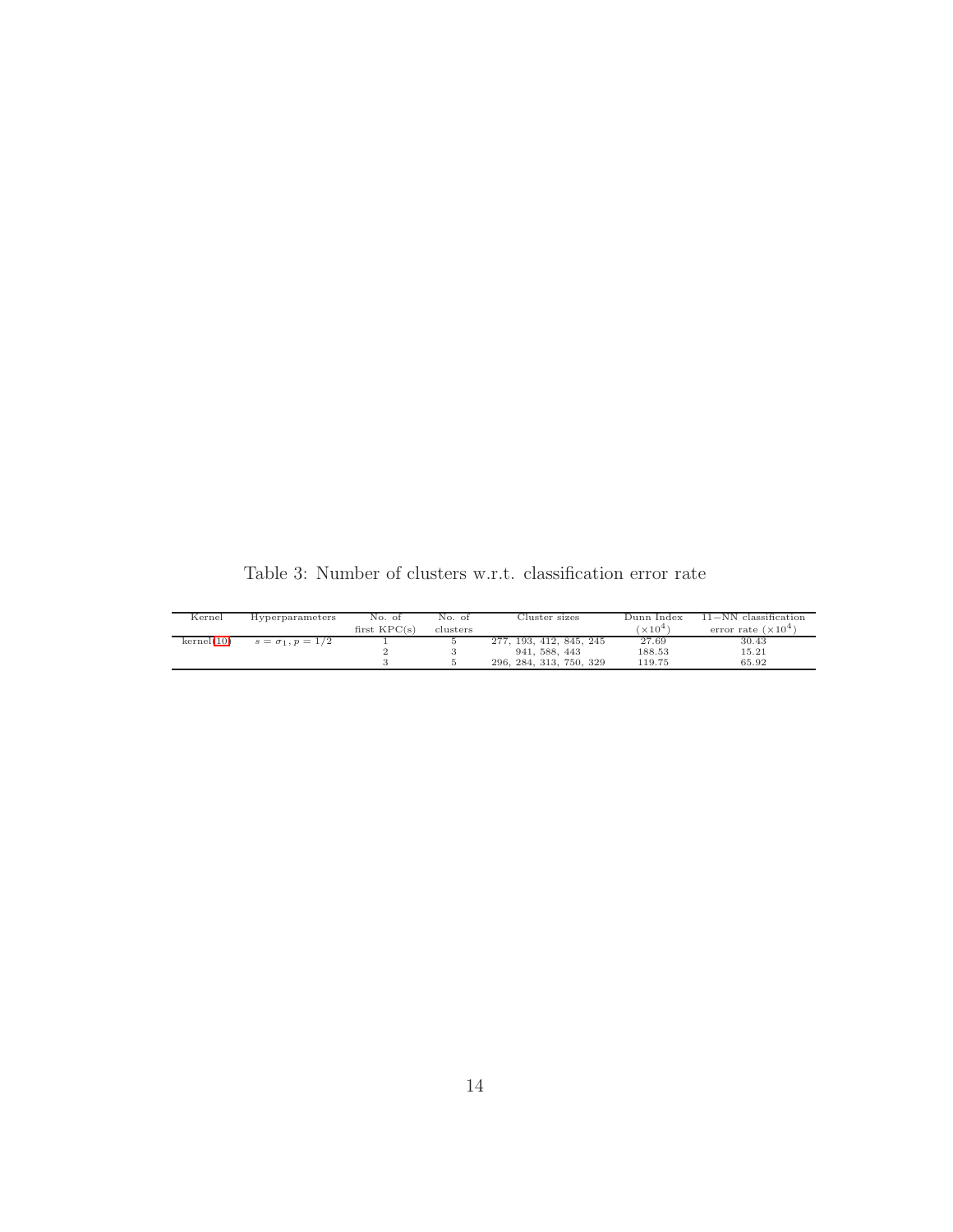Table 4: ASW for hierarchical clustering

<span id="page-14-0"></span>

| No. of   | ASW        |
|----------|------------|
| clusters | $(x 10^2)$ |
| $\cdot$  | 56.57      |
| 3        | 63.58      |
| 4        | 58.61      |
| 5        | 60.01      |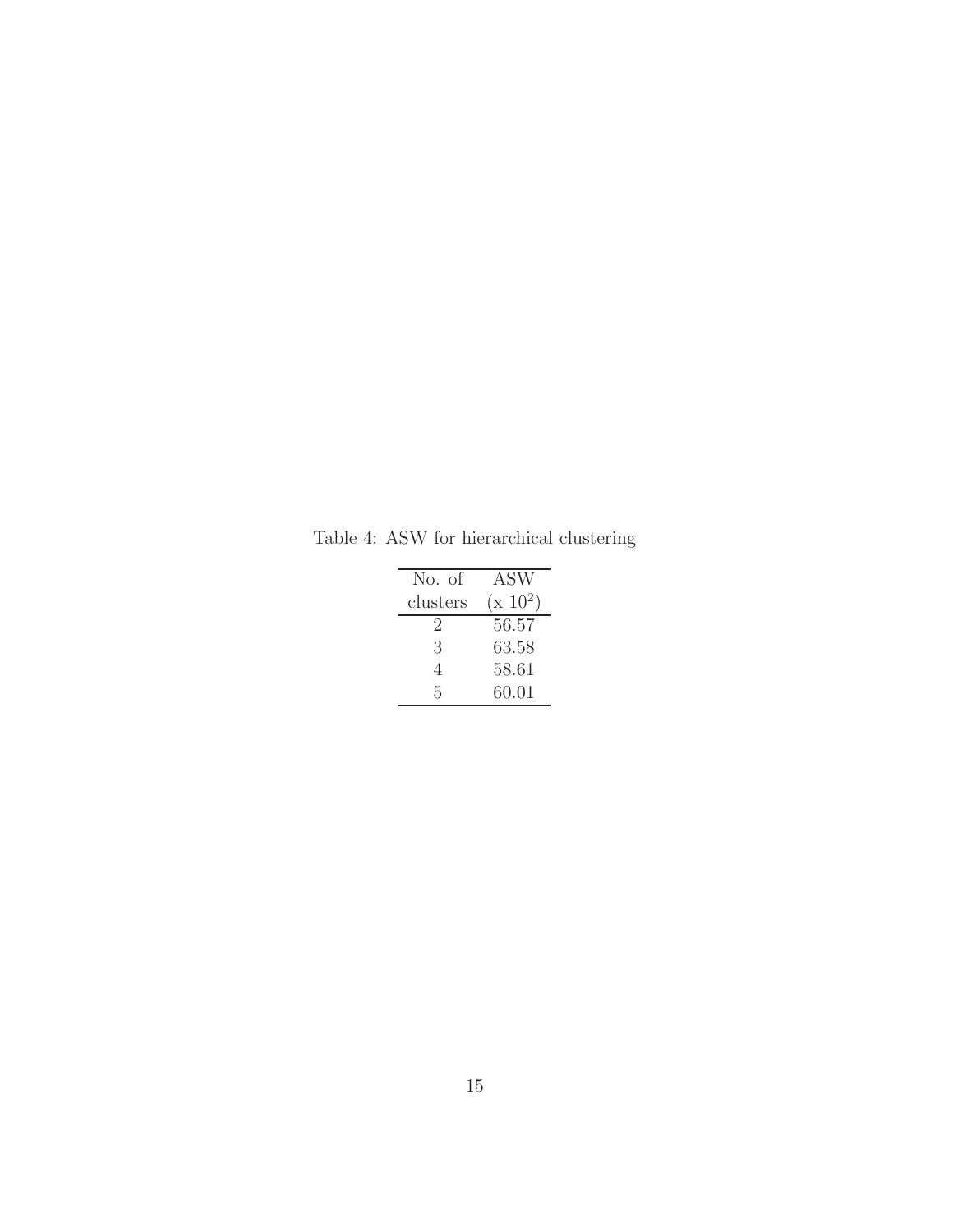| Name of            | Size of     | $F_T \times 10^6$     | $T_{90}$         | $T_{50}$         | $P_{64}$           | $P_{256}$                            | $P_{1024}$             |
|--------------------|-------------|-----------------------|------------------|------------------|--------------------|--------------------------------------|------------------------|
| the cluster        | the cluster | $-2 \cdot$<br>ergs cm | 's               | 'S)              | $-1$<br>$-z$<br>cm | $-1$<br>$^{-2}$ s<br>cm <sup>-</sup> | $-1$<br>$-$<br>cm<br>s |
| $group_1$          | 1079        | $22.14 \pm 1.73$      | $62.94 \pm 2.20$ | $27.32 \pm 1.37$ | $5.86 + 0.37$      | $4.96 \pm 0.31$                      | $3.69 + 0.24$          |
| group <sub>2</sub> | 397         | $0.45 \pm 0.02$       | $0.94 \pm 0.06$  | $0.37 \pm 0.02$  | $1.83 \pm 0.05$    | $1.07 \pm 0.03$                      | $0.41 \pm 0.01$        |
| $group_3$          | 496         | $1.56 \pm 0.06$       | $14.37 \pm 0.53$ | $5.14 + 0.20$    | $.64 \pm 0.07$     | $1.17 \pm 0.04$                      | $0.72 + 0.02$          |

<span id="page-15-0"></span>Table 5: Properties of three groups from hierarchical clustering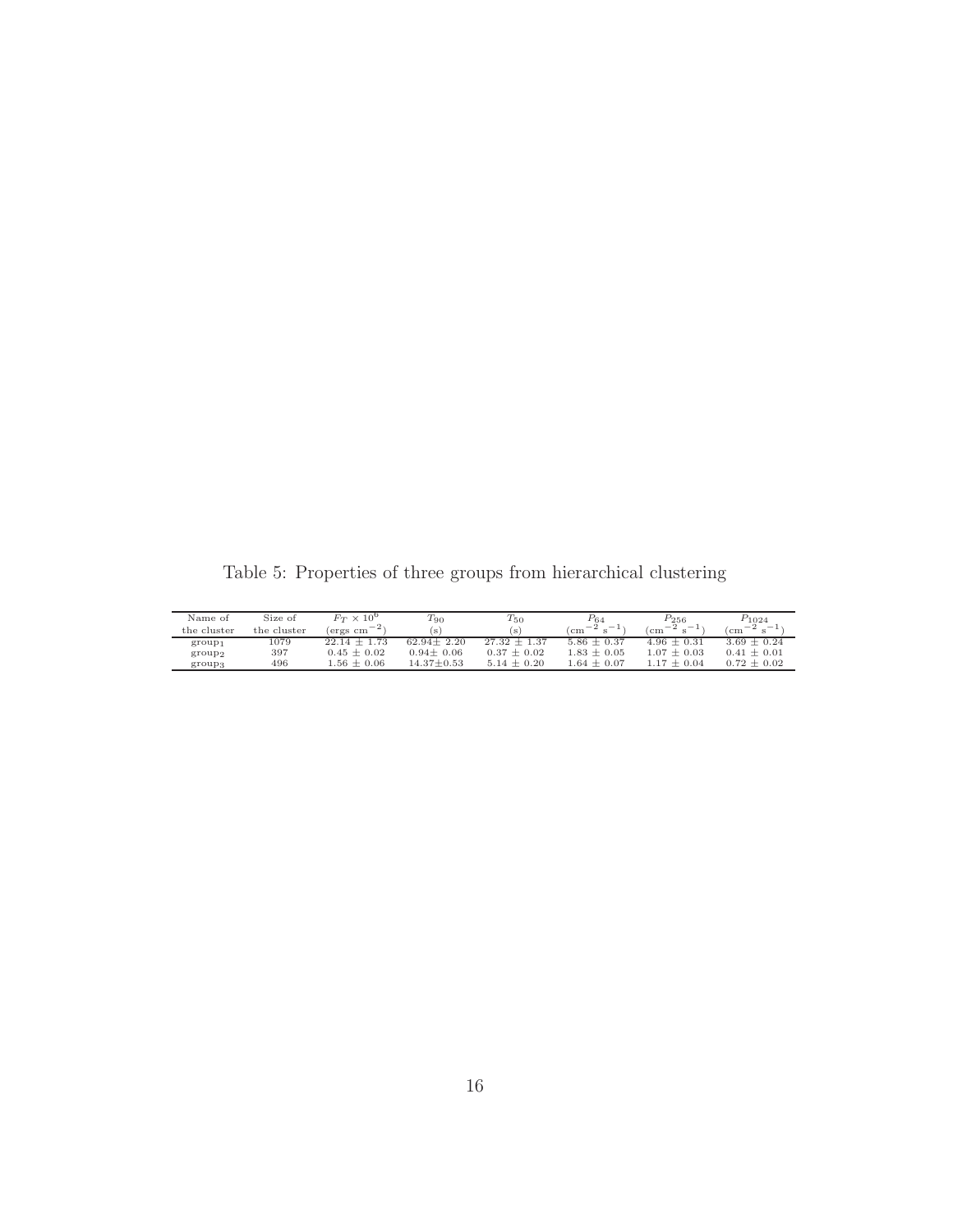| Name of     | Size of     | $F_T \times 10^6$ | $T_{90}$         | $T_{50}$         | $P_{64}$                               | $P_{256}$                              | $P_{1024}$          |
|-------------|-------------|-------------------|------------------|------------------|----------------------------------------|----------------------------------------|---------------------|
| the cluster | the cluster | $-z$<br>ergs cm   | s                | l s l            | $-z$<br>$\overline{\phantom{a}}$<br>cm | $-z$<br>$\overline{\phantom{0}}$<br>cm | $-1$<br>$-$<br>' cm |
| $\kappa_1$  | 941         | $24.95 \pm 1.96$  | $68.02 \pm 2.47$ | $29.65 \pm 1.56$ | $6.48 \pm 0.42$                        | $5.49 \pm 0.35$                        | $4.09 + 0.27$       |
| $k_2$       | 588         | $1.96 \pm 0.07$   | $18.53 \pm 0.59$ | $6.94 \pm 0.25$  | $1.59 \pm 0.06$                        | $1.19 + 0.04$                          | $0.79 + 0.02$       |
| $k_3$       | 443         | $0.49 \pm 0.02$   | $.16 \pm 0.07$   | $0.45 \pm 0.03$  | $1.87 \pm 0.05$                        | $1.09 \pm 0.03$                        | $0.43 \pm 0.01$     |

<span id="page-16-0"></span>Table 6: Properties of three groups  ${\bf k}_1,\,{\bf k}_2$  &  ${\bf k}_3$  from k-means clustering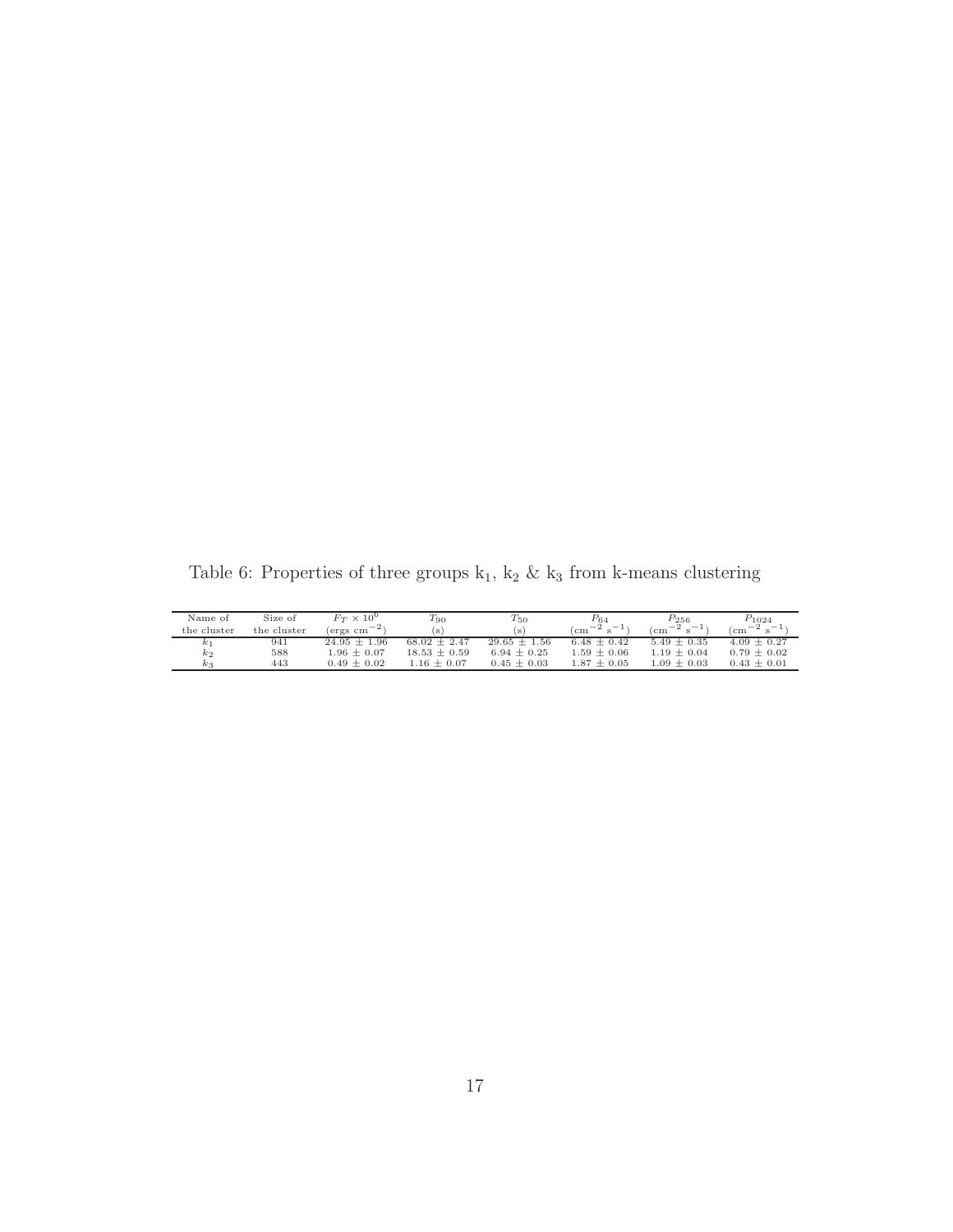

Figure 1: (a) Random vectors of size 500 generated from bivariate entangled spiral which has two natural groups (known a priori), with added Gaussian noise having standard deviation= 0.05, (b) First kernel principal component, extracted through kernel [\(10\)](#page-4-0) with  $p = 1/2, s_1 = 0.07, s_2 = 0.13$ , sufficiently revealing the two inherent groups in the noisy data, (c) First two kernel principal components doing the same with higher discrimination.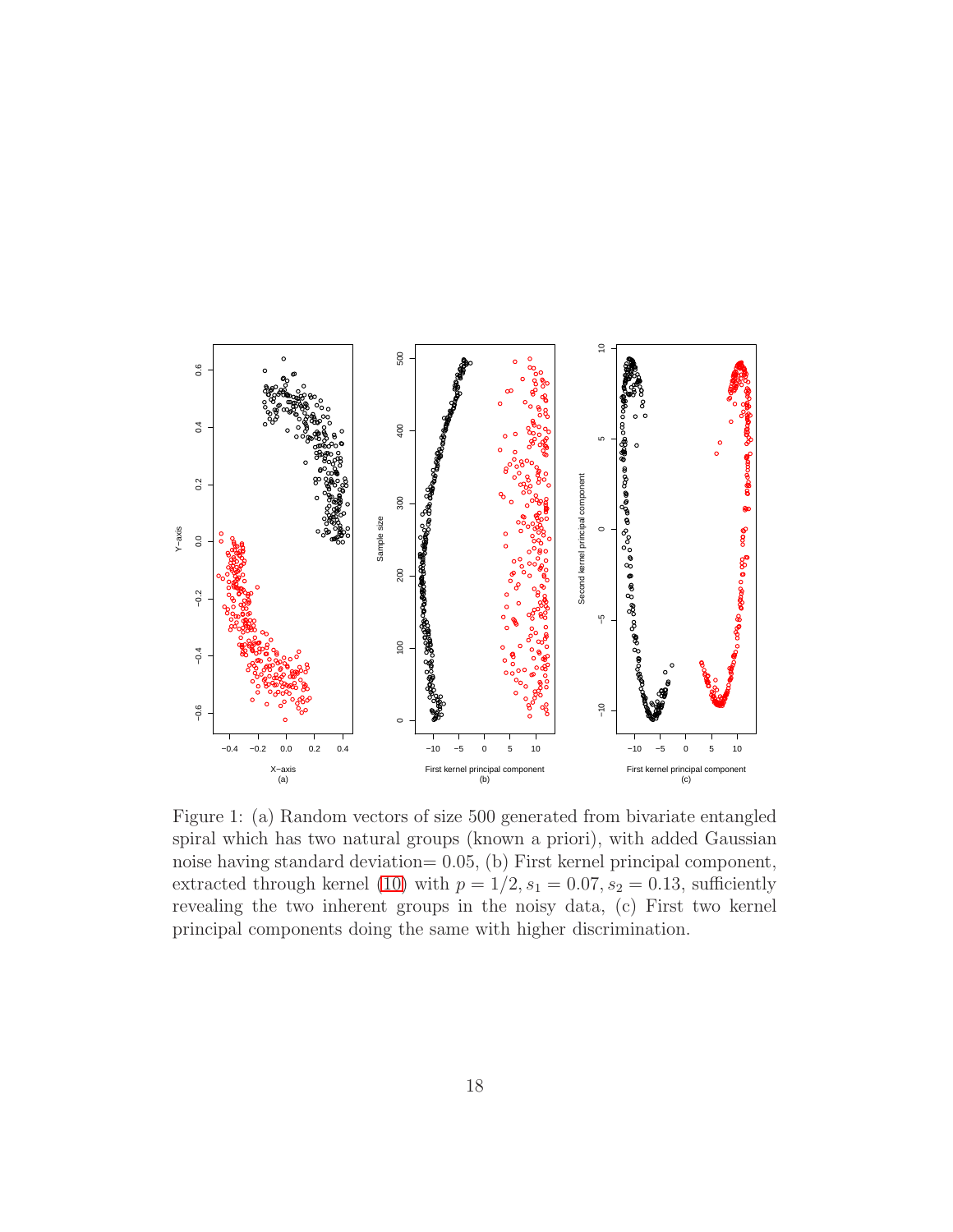

Figure 2: (a) Random vectors of size 500 generated from four differently shaped distributions: Gaussian, square, triangle and wave, (b) First ker-nel principal component, extracted through kernel [\(10\)](#page-4-0) with  $p = 1/2, s_1 =$  $1.24, s_2 = 1.89$ , revealing three inherent groups in data of heterogeneous shapes, while (c) First two kernel principal components successfully revealed all the four heterogeneous groups present in the data.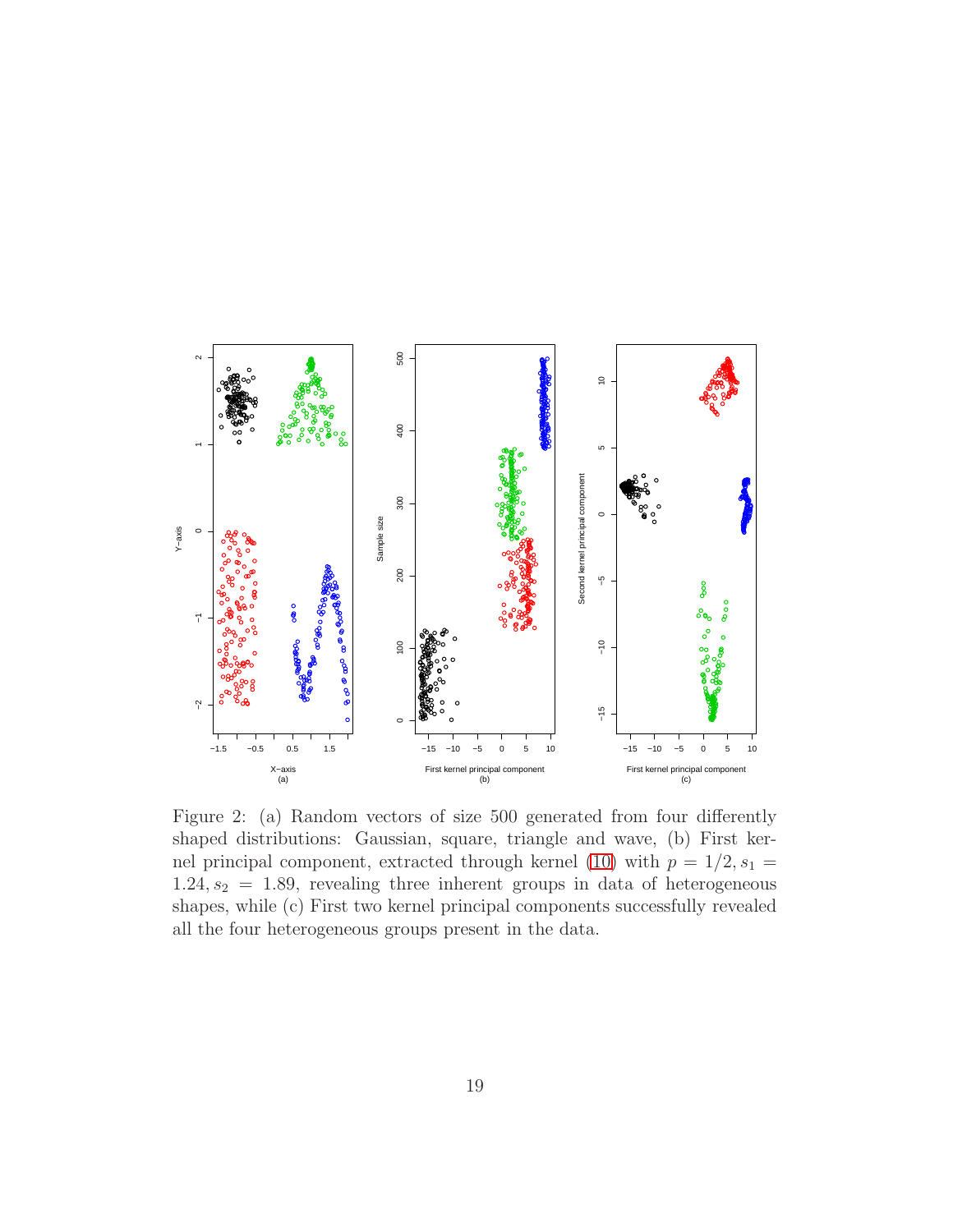

Figure 3: K-means applied to the first two KPCs, extracted through kernel [\(10\)](#page-4-0) with  $p = 1/2$  and  $s = \sigma_1$ , revealed three clusters of GRBs.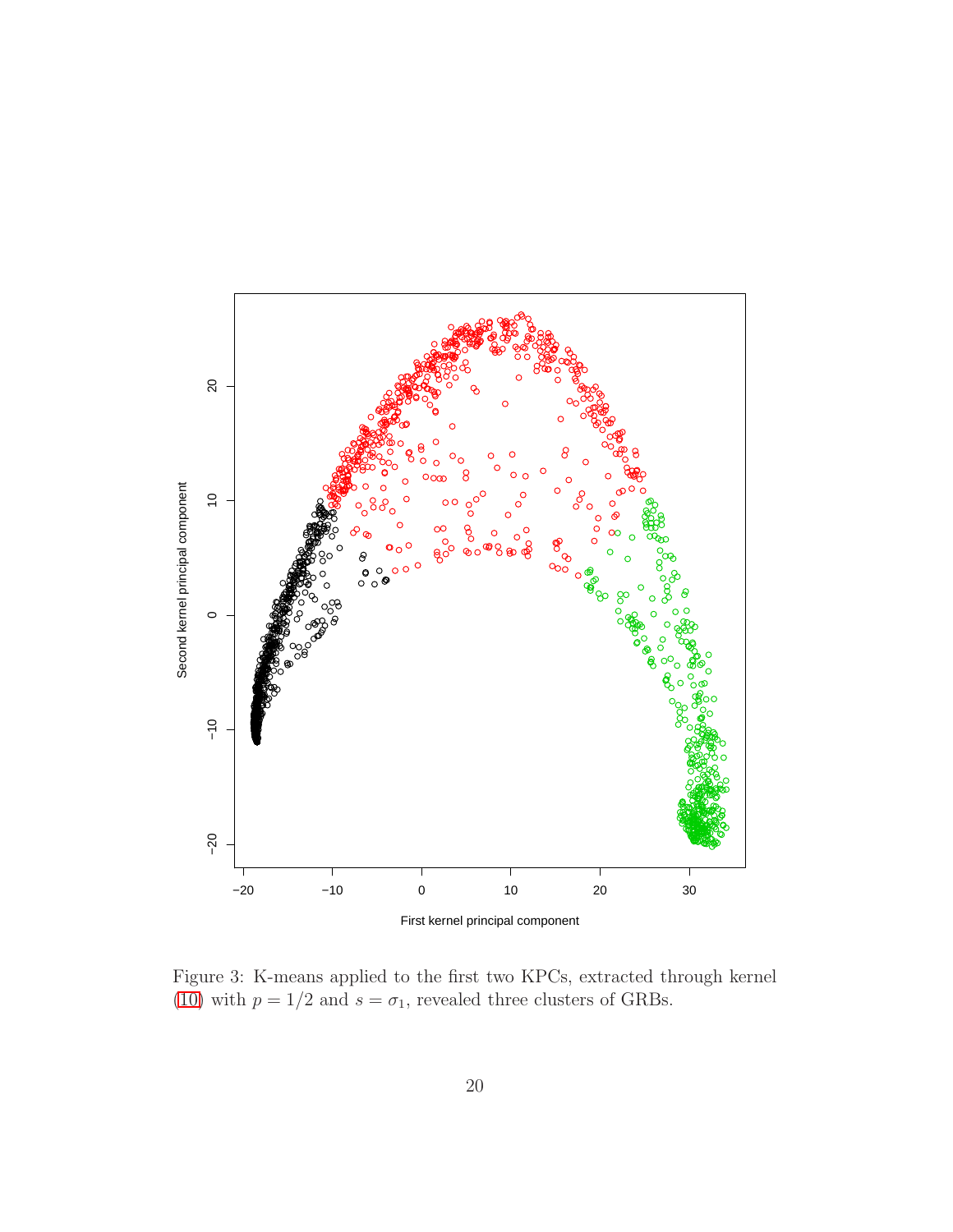

<span id="page-20-0"></span>hclust (\*, "average") d<br>hclust (\*, "average")

revealed three clusters of GRBs. Figure 4: Dendrogram obtained from hierarchical clustering applied to the revealed three clusters of GRBs. first two KPCs, extracted through kernel [\(10\)](#page-4-5) with Figure 4: Dendrogram obtained from hierarchical clustering applied  $\beta$ = 1/2 and  $\mathcal{S}$  $\parallel$  $\sigma_1,$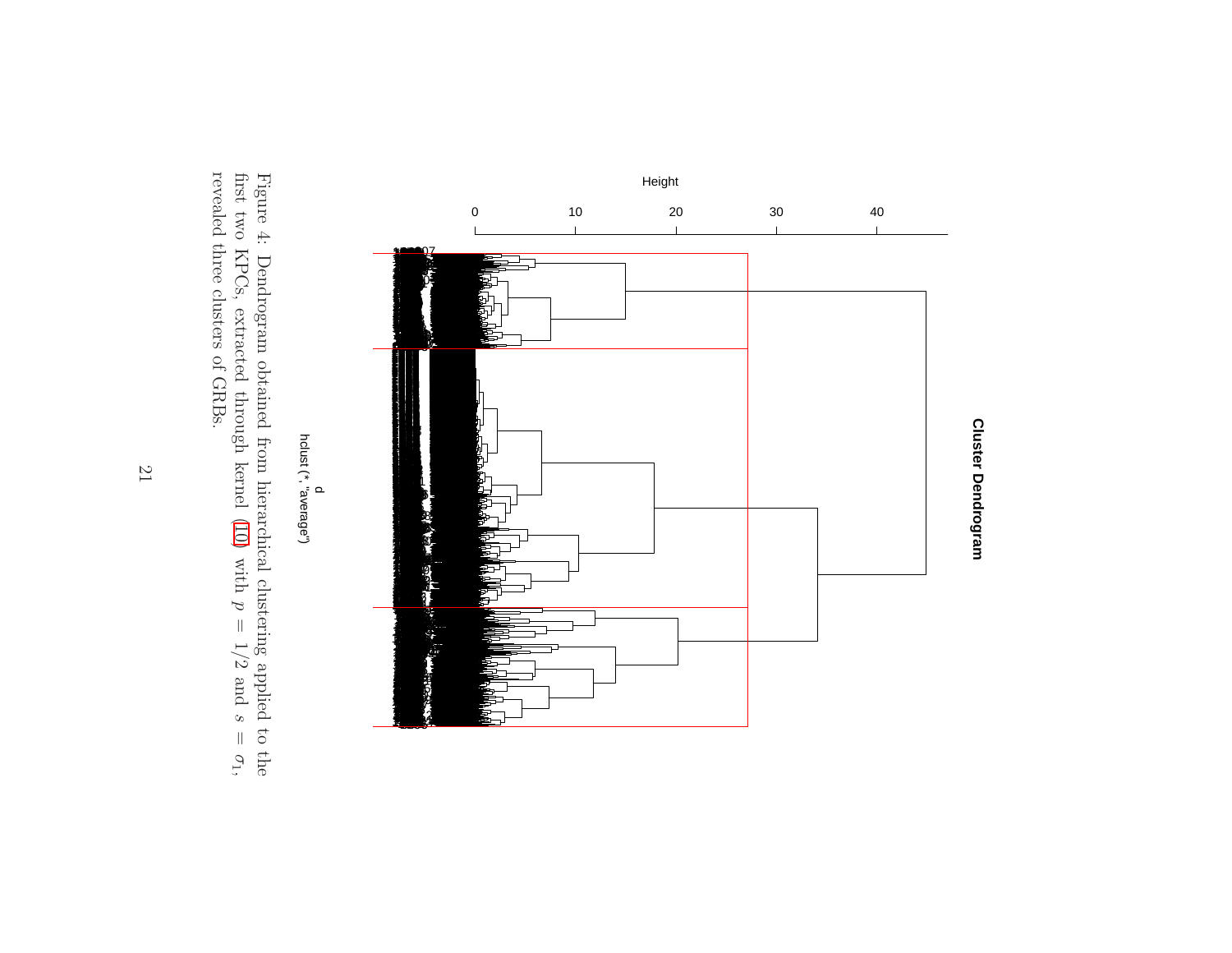

**Silhouette plot of (x = cl, dist = dist(z, method = "euclidean"))**

<span id="page-21-0"></span>Figure 5: Silhouette plot for three clusters of GRBs obtained from hierarchical clustering applied to the first two KPCs, extracted through kernel [\(10\)](#page-4-0) with  $p = 1/2$  and  $s = \sigma_1$ .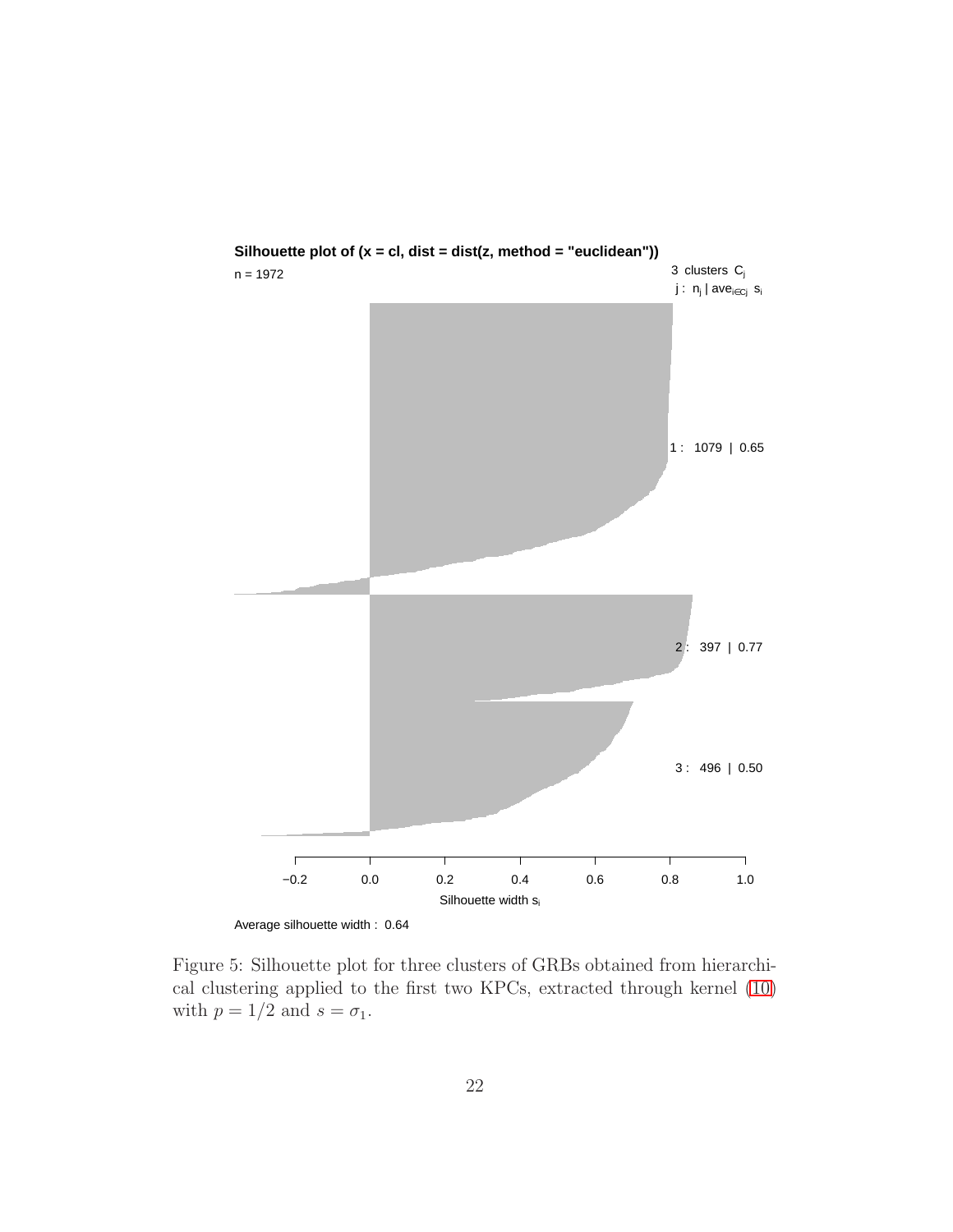

<span id="page-22-0"></span>Figure 6:  $log_{10}(T_{90})$  (in s) vs.  $log_{10}(F_T)$  (in ergs cm<sup>-2</sup>) plot for three clusters of GRBs. The solid lines represent  $F_T = 10^{-5.4} / T_{90}^{0.9}$  ergs cm<sup>-2</sup> (bottom) which separates short duration bursts, i.e.  $k_3$  from long duration bursts and  $F_T = 10^{-4.6} / T_{90}^{0.4}$  ergs cm<sup>-2</sup> (top) which separates long duration bursts further into  $k_1$  and  $k_2$ .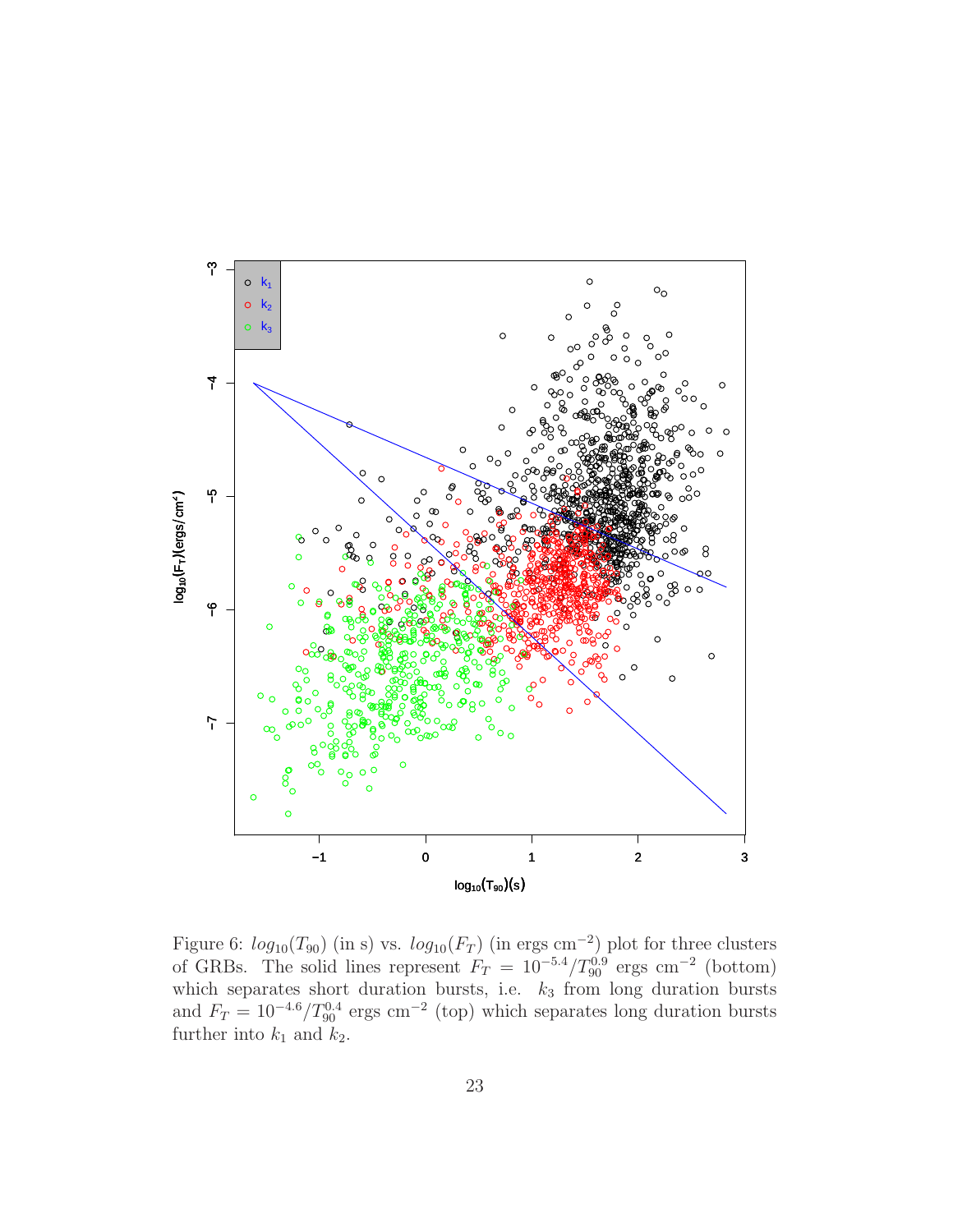

<span id="page-23-0"></span>Figure 7: Histograms of  $log_{10}(F_T)$  for all the bursts (GRB) and three clusters  $(k_1, k_2, k_3).$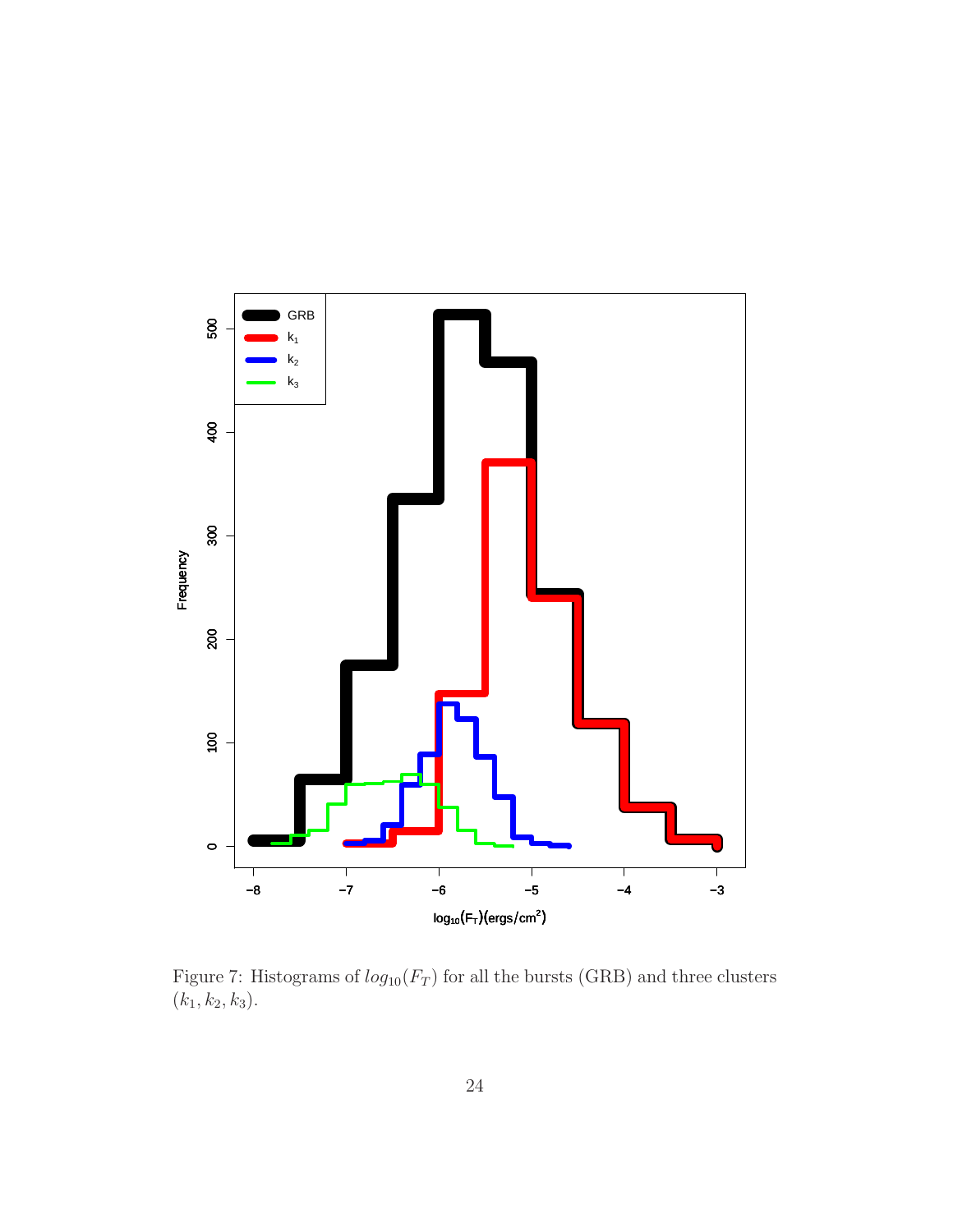

<span id="page-24-0"></span>Figure 8: Histograms of  $log_{10}(T_{90})$  for all the bursts (GRB) and three clusters  $(k_1, k_2, k_3).$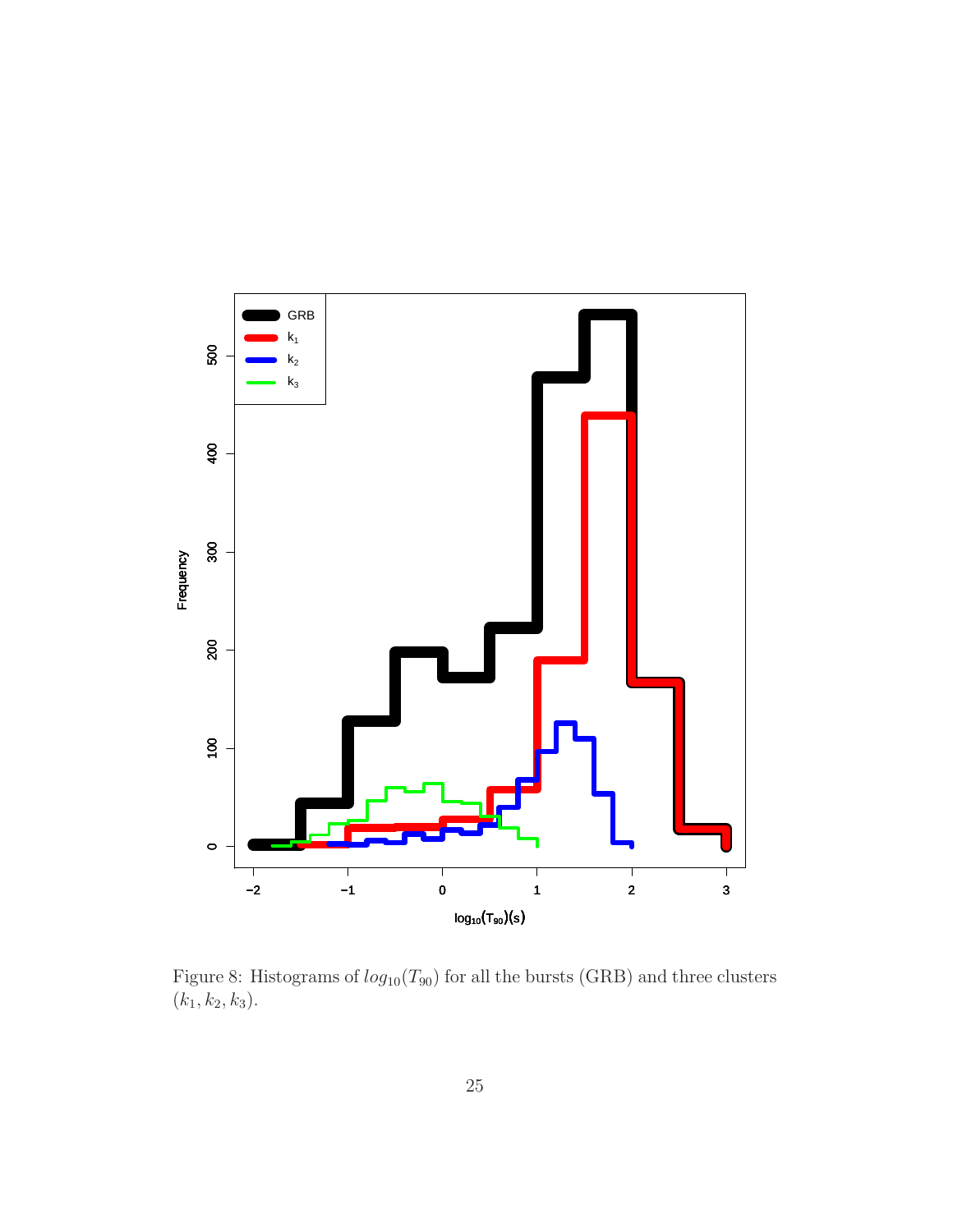

<span id="page-25-0"></span>Figure 9: Plot of log $10(T_{90}$ ) vs. log $H$ ) or  $\frac{32}{5}$ ) for three clusters.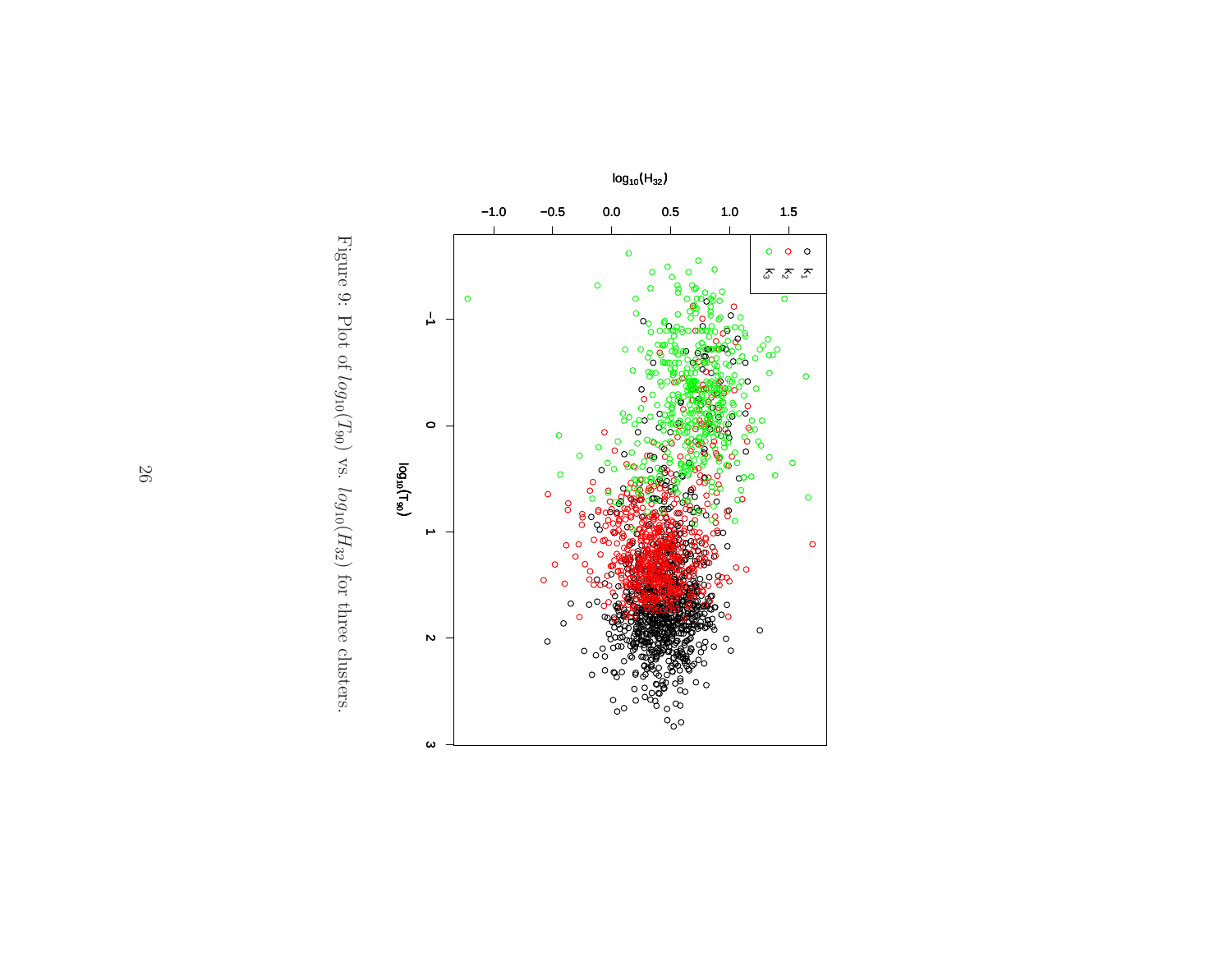

<span id="page-26-0"></span>Figure 10:  $log_{10}(E_{peak})$  (in keV) vs.  $log_{10}(E_{iso})$  (in ergs) plot for 25 GRBs with well-defined spectral parameters (Ghirlanda et al., 2004).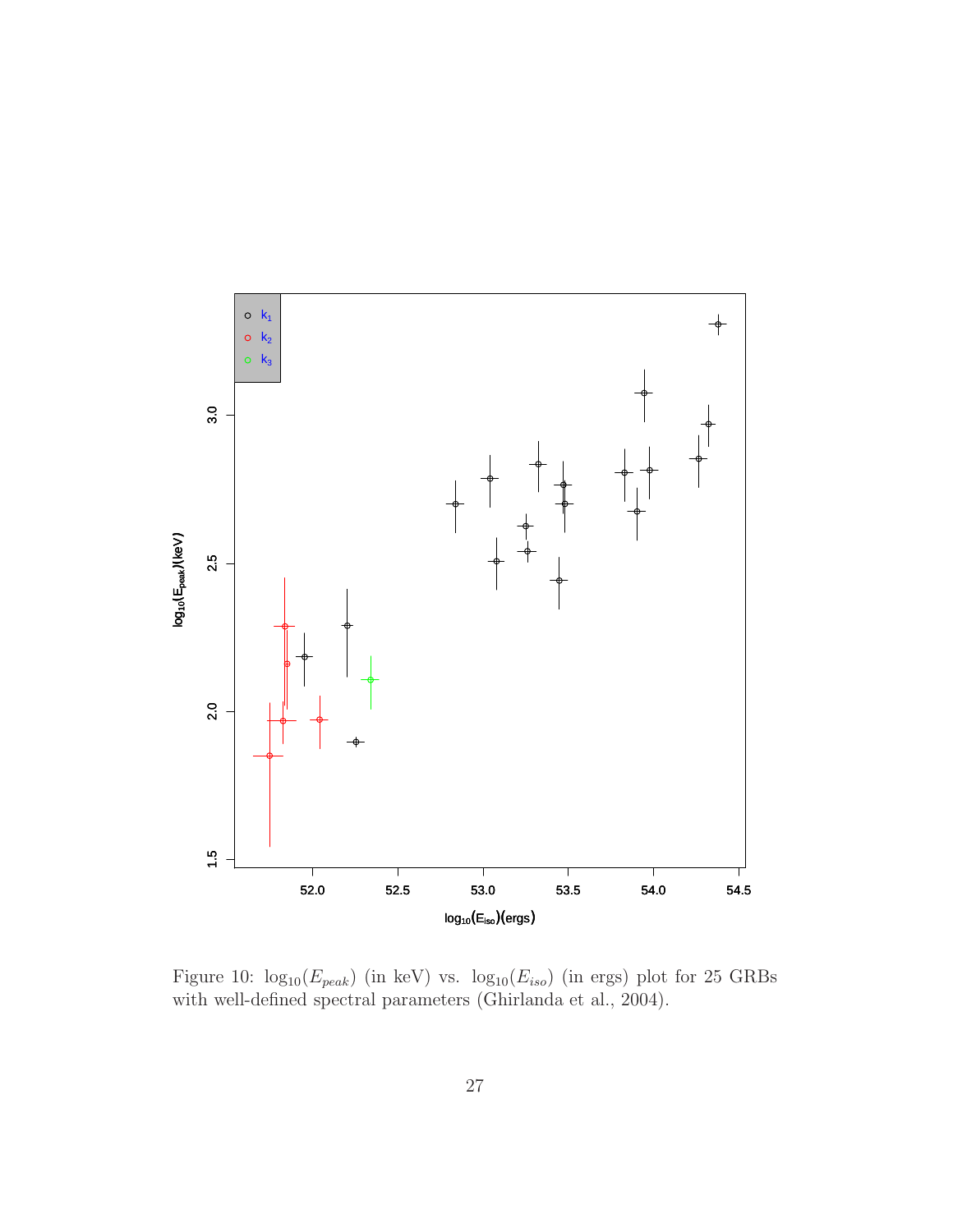# 7 Acknowledgements

The authors would like to show their gratitude to Professor Uttam Bandyopadhyay, Department of Statistics, University of Calcutta, India, for helping with the work. The authors thank the referee for constructive comments to improve the quality of the paper.

# **References**

- [1] Balastegui, A., Ruiz-Lapuente, P., & Canal, R. (2001). Reclassification of gamma-ray bursts. Mon. Not. R. Astron. Soc. 328, 283–290.
- [2] Berg, C., Christensen, J. P. R. & Ressel, P. (1984). Harmonic Analysis on Semigroups, Theory of Positive Definite and Related Functions. 100. New York: Springer.
- [3] Chattopadhyay, T., Misra, R., Chattopadhyay, A. K., & Naskar, M. (2007). Statistical evidence for three classes of gamma-ray bursts. Astrophys. J. 667, 1017–1023.
- [4] Dunn, JC (1974). Well-separated clusters and optimal fuzzy partitions. J. Cybernetics. 4, 95–104.
- [5] Efron, B. & Tibshirani, R. (1993). An Introduction to the Bootstrap. New York: Chapman & Hall.
- [6] Ghirlanda, G., Ghisellini, G. & Lazzati, D. (2004). The collimationcorrected gamma-ray burst eneregies correlate with the peak energy pf their  $\nu F_\nu$  spectrum. Astrophys. J. 616, 331–338
- [7] Hartigan, J. A. & Wong, M. A. (1979). A K-means clustering algorithm. Applied Statistics. 28, 100–108.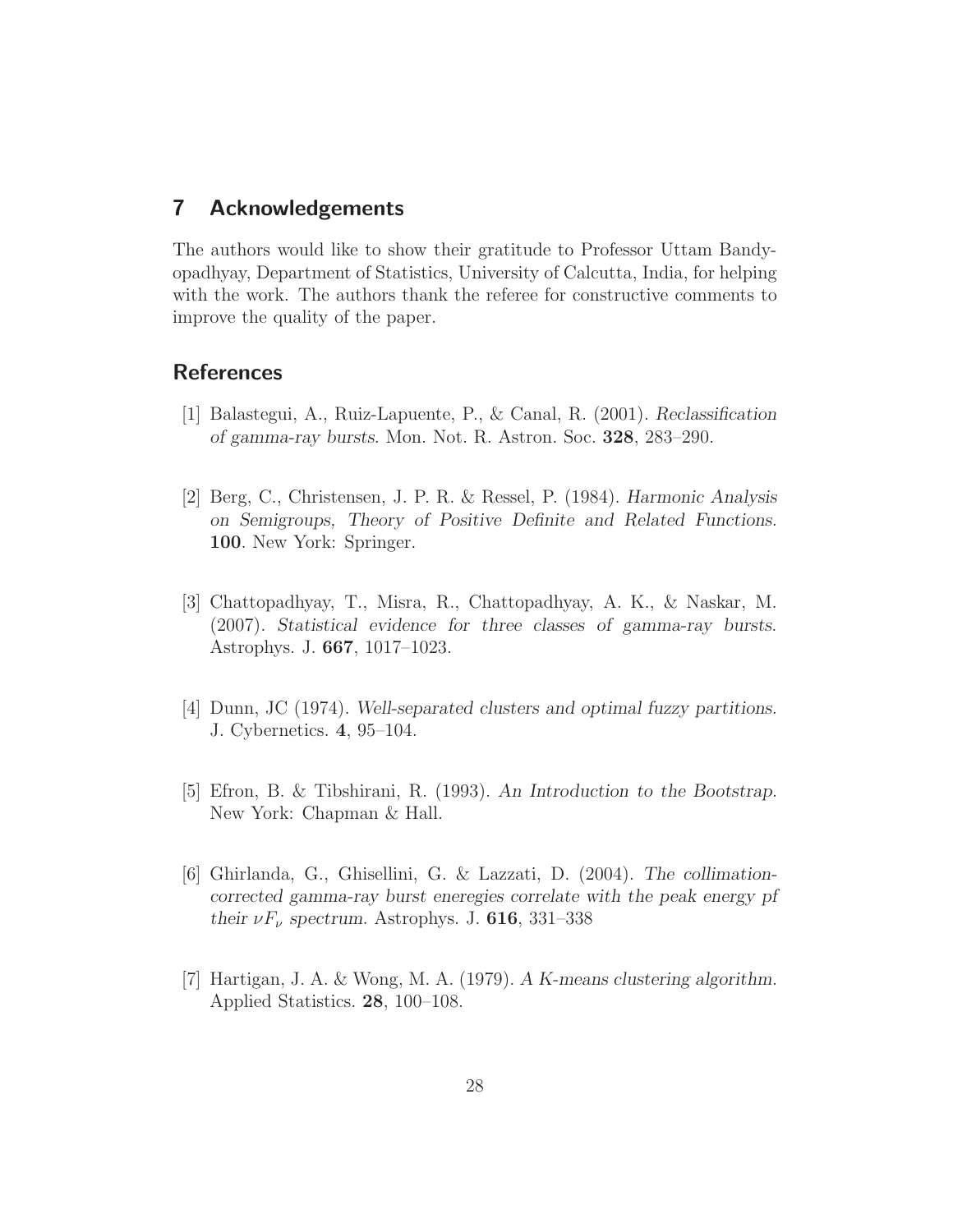- [8] Hofmann, T., Schölkopf, B. & Smola, A. (2008). Kernel methods in machine learning. Ann. Statist. 36, 1171–1220.
- [9] Ishida, E. E. O. & Souza, R. S. de. (2013). Kernel PCA for type Ia supernovae photometric classification. Mon. Not. R. Astron. Soc. 430, 509–532.
- [10] Ishida, E. E. O. (2012). Kernel PCA for supernovae photometric classification. Proceedings of the International Astronomical Union. 10, 683–684.
- [11] Kaufman, L. & Rousseeuw, P.J. (1990). Finding Groups in Data: An Introduction to Cluster Analysis. Wiley, New York.
- [12] King, A., Olsson, E., & Davies, M. B. (2007). A new type of long gamma-ray burst. Mon. Not. R. Astron. Soc. 374, L34.
- [13] Kouveliotou, C., Meegan, C. A., Fishman, G. J., Bhat, N. P., Briggs, M. S., Koshut, T. M., Paciesas, W. S., & Pendleton, G. N. (1993). Identification of two classes of gamma-ray bursts. Astrophys. J. 413, L101.
- [14] Modak, S., Chattopadhyay, T. & Chattopadhyay, A. K. (2016). Two phase formation of massive elliptical galaxies : study through crosscorrelation including spatial effect. [http://arxiv.org/abs/1611.05213v1.](http://arxiv.org/abs/1611.05213v1)
- [15] Paciesas, W.S., Meegan, C.A. & Pendleton, G. N. et al. (1999). The fourth batse gamma-ray burst catalog (revised). Astrophys. J. Suppl. 122, 465–495.
- [16] Ripley, B. D. (1996). Pattern Recognition and Neural Networks. Cambridge: Cambridge University Press.